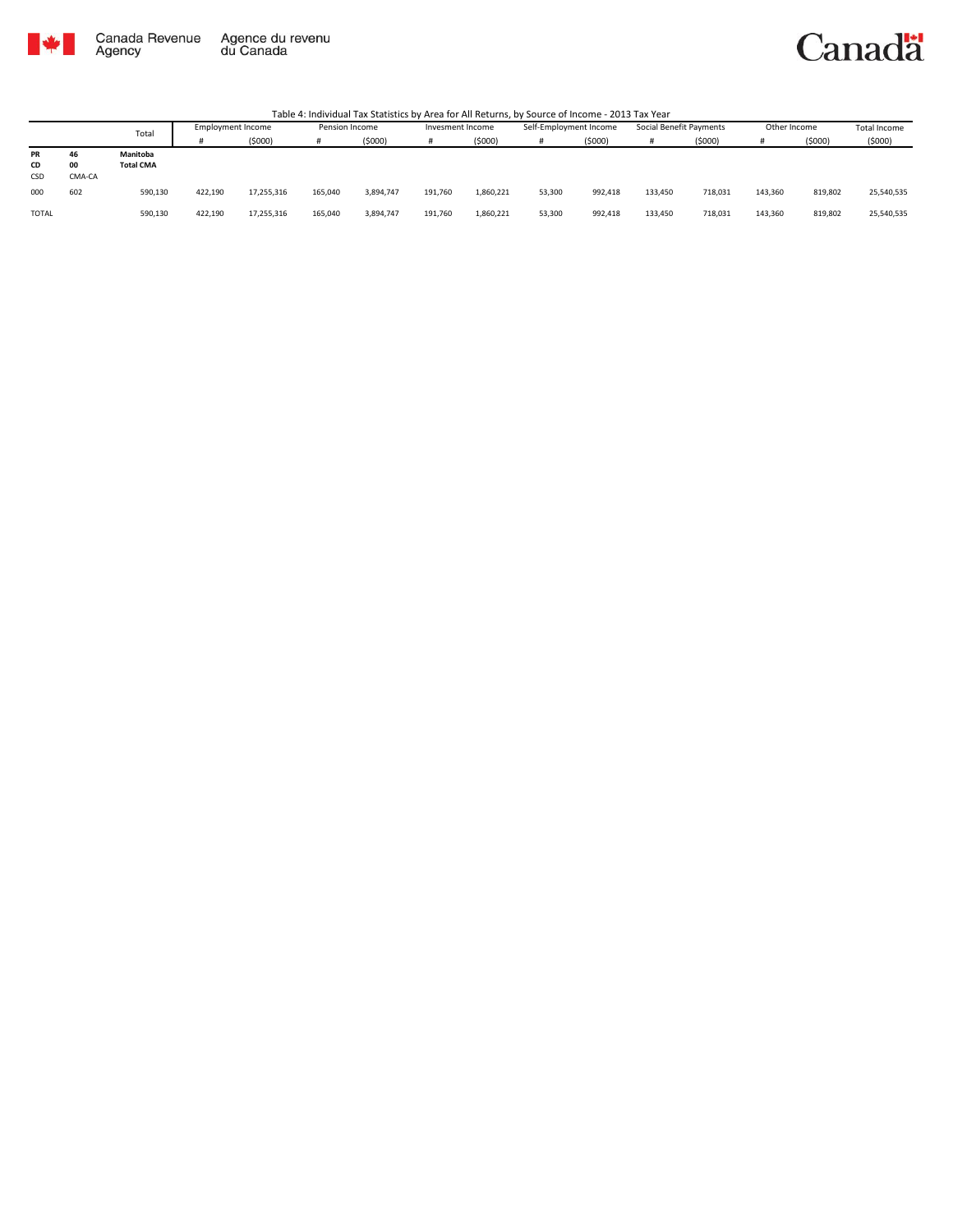

|              |        | Total           | Employment Income |           | Pension Income |         | Invesment Income |         | Self-Employment Income |         | Social Benefit Payments |         | Other Income |        | <b>Total Income</b> |
|--------------|--------|-----------------|-------------------|-----------|----------------|---------|------------------|---------|------------------------|---------|-------------------------|---------|--------------|--------|---------------------|
|              |        |                 |                   | (5000)    | #              | (5000)  |                  | (5000)  | #                      | (5000)  |                         | (5000)  |              | (5000) | (5000)              |
| PR           | 46     | Manitoba        |                   |           |                |         |                  |         |                        |         |                         |         |              |        |                     |
| CD           | 00     | <b>Total CA</b> |                   |           |                |         |                  |         |                        |         |                         |         |              |        |                     |
| CSD          | CMA-CA |                 |                   |           |                |         |                  |         |                        |         |                         |         |              |        |                     |
| 000          | 605    | 15,270          | 10,800            | 371,590   | 3,430          | 62,738  | 5,540            | 42,777  | 2,600                  | 43,153  | 3,990                   | 18,583  | 3,090        | 14,123 | 552,966             |
| 000          | 607    | 13,380          | 7,650             | 282,808   | 3,910          | 79,337  | 4,210            | 34,535  | 3,280                  | 40,687  | 3,450                   | 16,896  | 2,750        | 13,081 | 467,344             |
| 000          | 610    | 43,920          | 31,130            | 1,239,498 | 11,890         | 268,286 | 14,110           | 134,159 | 6,130                  | 92,666  | 10,760                  | 54,448  | 10,220       | 55,697 | 1,844,754           |
| 000          | 640    | 9,440           | 8,040             | 409.428   | 1,440          | 32,410  | 2,330            | 9,502   | 530                    | 5,944   | 2,320                   | 14,836  | 2,670        | 9,238  | 481,357             |
|              |        |                 |                   |           |                |         |                  |         |                        |         |                         |         |              |        |                     |
| <b>TOTAL</b> |        | 82,010          | 57,620            | 2,303,325 | 20,660         | 442,771 | 26,190           | 220,973 | 12,540                 | 182,451 | 20,520                  | 104,763 | 18,720       | 92,139 | 3,346,421           |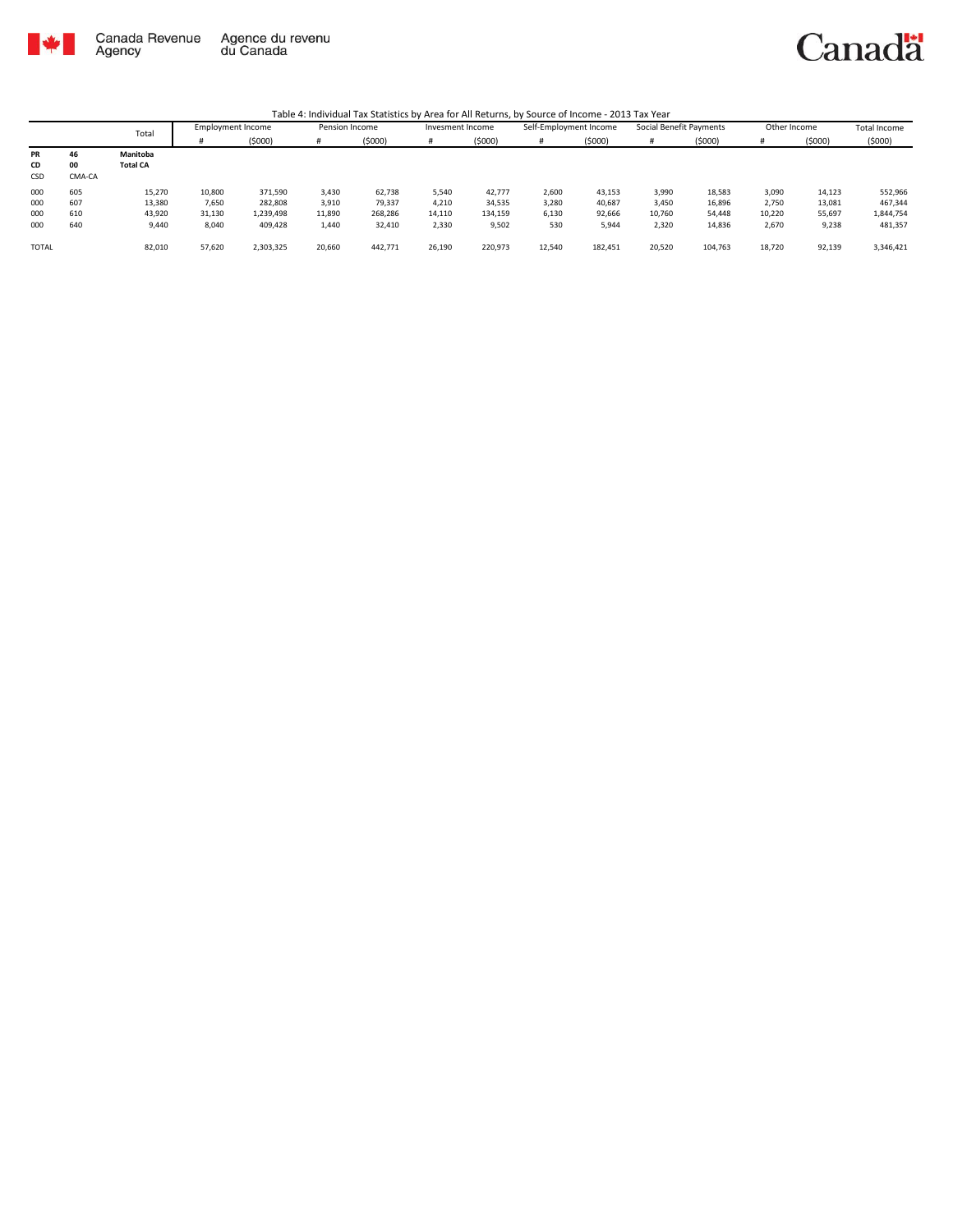

|       |        | Total          | <b>Employment Income</b> |         | Pension Income |         | Invesment Income |        | Self-Employment Income |        | Social Benefit Payments |        | Other Income |        | Total Income |
|-------|--------|----------------|--------------------------|---------|----------------|---------|------------------|--------|------------------------|--------|-------------------------|--------|--------------|--------|--------------|
|       |        |                | #                        | (5000)  | #              | (5000)  |                  | (5000) | #                      | (5000) | #                       | (5000) |              | (5000) | (5000)       |
| PR    | 46     | Manitoba       |                          |         |                |         |                  |        |                        |        |                         |        |              |        |              |
| CD    | 01     | Division No. 1 |                          |         |                |         |                  |        |                        |        |                         |        |              |        |              |
| CSD   | CMA-CA |                |                          |         |                |         |                  |        |                        |        |                         |        |              |        |              |
| 035   | 997    | 1,120          | 630                      | 19,901  | 410            | 6,034   | 380              | 1,044  | 310                    | 1,501  | 420                     | 2,421  | 280          | 1,278  | 32,179       |
| 039   | 997    | 970            | 540                      | 16,932  | 430            | 7,067   | 330              | 1,005  | 190                    | 988    | 360                     | 2,133  | 210          | 842    | 28,968       |
| 043   | 997    | 800            | 550                      | 16,253  | 280            | 4,751   | 260              | 698    | 160                    | 1,731  | 260                     | 1,698  | 180          | 726    | 25,857       |
| 046   | 998    | 1,170          | 680                      | 21,646  | 450            | 9,200   | 530              | 1,815  | 290                    | 3,968  | 310                     | 1,647  | 300          | 1,432  | 39,708       |
| 051   | 997    | 1,280          | 710                      | 30,273  | 710            | 24,032  | 690              | 3,016  | 110                    | 1,220  | 170                     | 865    | 460          | 3,894  | 63,301       |
| 057   | 997    | 2,080          | 1,220                    | 49,339  | 1,070          | 25,118  | 910              | 4,964  | 220                    | 2,563  | 450                     | 2,398  | 670          | 5,337  | 89,719       |
| 060   | 997    | 1,080          | 620                      | 24,592  | 580            | 13,875  | 480              | 2,532  | 120                    | 1,985  | 260                     | 1,502  | 390          | 2,359  | 46,844       |
| 070   | 998    | 150            | 80                       | 1,702   | 90             | 2,786   | 80               | 406    | 10                     | 240    | 30                      | 117    | 50           | 251    | 5,503        |
| 071   | 997    | 4,110          | 2,530                    | 61,384  | 1,580          | 35,210  | 1,220            | 8,680  | 330                    | 4,637  | 1,170                   | 6,921  | 870          | 7,580  | 124,411      |
| 075   | 998    | 320            | 220                      | 7,150   | 90             | 1,826   | 110              | 530    | 30                     | 275    | 90                      | 657    | 80           | 471    | 10,910       |
| 078   | 996    | 320            | 140                      | 3,454   | 210            | 5,905   | 150              | 869    | 50                     | 658    | 70                      | 386    | 100          | 1,151  | 12,422       |
| 094   | 997    | 1,020          | 590                      | 19,377  | 510            | 12,140  | 480              | 4,025  | 160                    | 1,942  | 260                     | 1,582  | 310          | 2,214  | 41,279       |
| TOTAL |        | 14,440         | 8,510                    | 272,004 | 6,410          | 147,942 | 5,610            | 29,584 | 2,000                  | 21,708 | 3,850                   | 22,327 | 3,890        | 27,534 | 521,099      |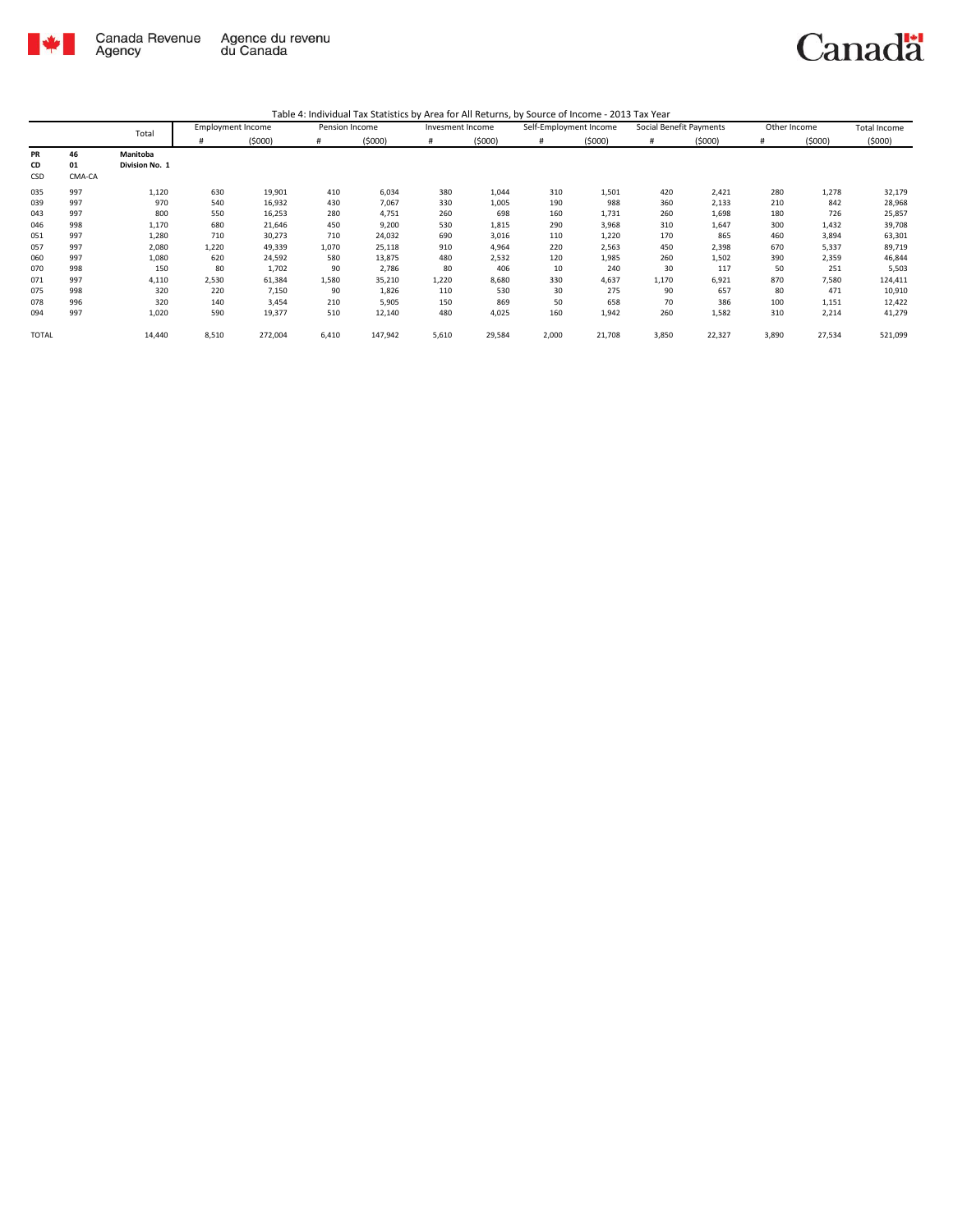

|--|

|                 |                    | Total                      | <b>Employment Income</b> |                   | Pension Income | $10000$ $\ldots$ $1000000$ $\ldots$ $10000000$ $\ldots$ $100000$ $\ldots$ $100000$ $\ldots$ | Invesment Income |                 | Self-Employment Income |                 | Social Benefit Payments |                | Other Income |                | Total Income       |
|-----------------|--------------------|----------------------------|--------------------------|-------------------|----------------|---------------------------------------------------------------------------------------------|------------------|-----------------|------------------------|-----------------|-------------------------|----------------|--------------|----------------|--------------------|
|                 |                    |                            | Ħ                        | (5000)            | $\#$           | (5000)                                                                                      | #                | (5000)          | #                      | (5000)          | #                       | (5000)         | #            | (5000)         | (5000)             |
| PR<br>CD<br>CSD | 46<br>02<br>CMA-CA | Manitoba<br>Division No. 2 |                          |                   |                |                                                                                             |                  |                 |                        |                 |                         |                |              |                |                    |
| 025<br>026      | 997<br>999         | 1,330<br>50                | 800<br>40                | 23,368<br>22      | 430            | 7,336                                                                                       | 470              | 3,174           | 370                    | 2,789           | 380                     | 1,835          | 300          | 1,519          | 40,021<br>90       |
| 027             | 998<br>997         | 280<br>2,020               | 220                      | 334               | 10<br>600      | 65                                                                                          | 700              | 4,900           | 310                    |                 | 80<br>580               | 285            | 420          | 2,243          | 692                |
| 032<br>037      | 997                | 1,210                      | 1,410<br>870             | 48,267<br>33,817  | 350            | 10,083<br>6,831                                                                             | 470              | 2,025           | 180                    | 3,880<br>2,007  | 340                     | 2,850<br>1,603 | 250          | 1,516          | 72,224<br>47,798   |
| 041<br>046      | 996<br>996         | 6,560<br>2,800             | 4,700<br>2,160           | 154,822<br>95,434 | 1,220<br>530   | 18,320<br>9,832                                                                             | 2,210<br>1,030   | 15,473<br>9,927 | 1,420<br>470           | 19,944<br>7,090 | 1,750<br>720            | 7,611<br>3,243 | 1,360<br>720 | 4,068<br>3,326 | 220,237<br>128,850 |
| 053             | 996                | 2,240                      | 1,660                    | 53,963            | 420            | 6,868                                                                                       | 600              | 3,606           | 410                    | 4,037           | 670                     | 3,326          | 460          | 1,705          | 73,505             |
| 057<br>061      | 996<br>996         | 1,780<br>3,810             | 1,070<br>2,720           | 37,066<br>103,291 | 740<br>990     | 17,857<br>17,914                                                                            | 660<br>1,150     | 3,227<br>7,149  | 230<br>670             | 3,028<br>8,512  | 470<br>1,110            | 2,675<br>5,955 | 410<br>860   | 1,911<br>3,664 | 65,764<br>146,485  |
| <b>TOTAL</b>    |                    | 22,080                     | 15,640                   | 550,384           | 5,290          | 95,106                                                                                      | 7,290            | 49,480          | 4,070                  | 51,290          | 6,080                   | 29,383         | 4,780        | 19,957         | 795,667            |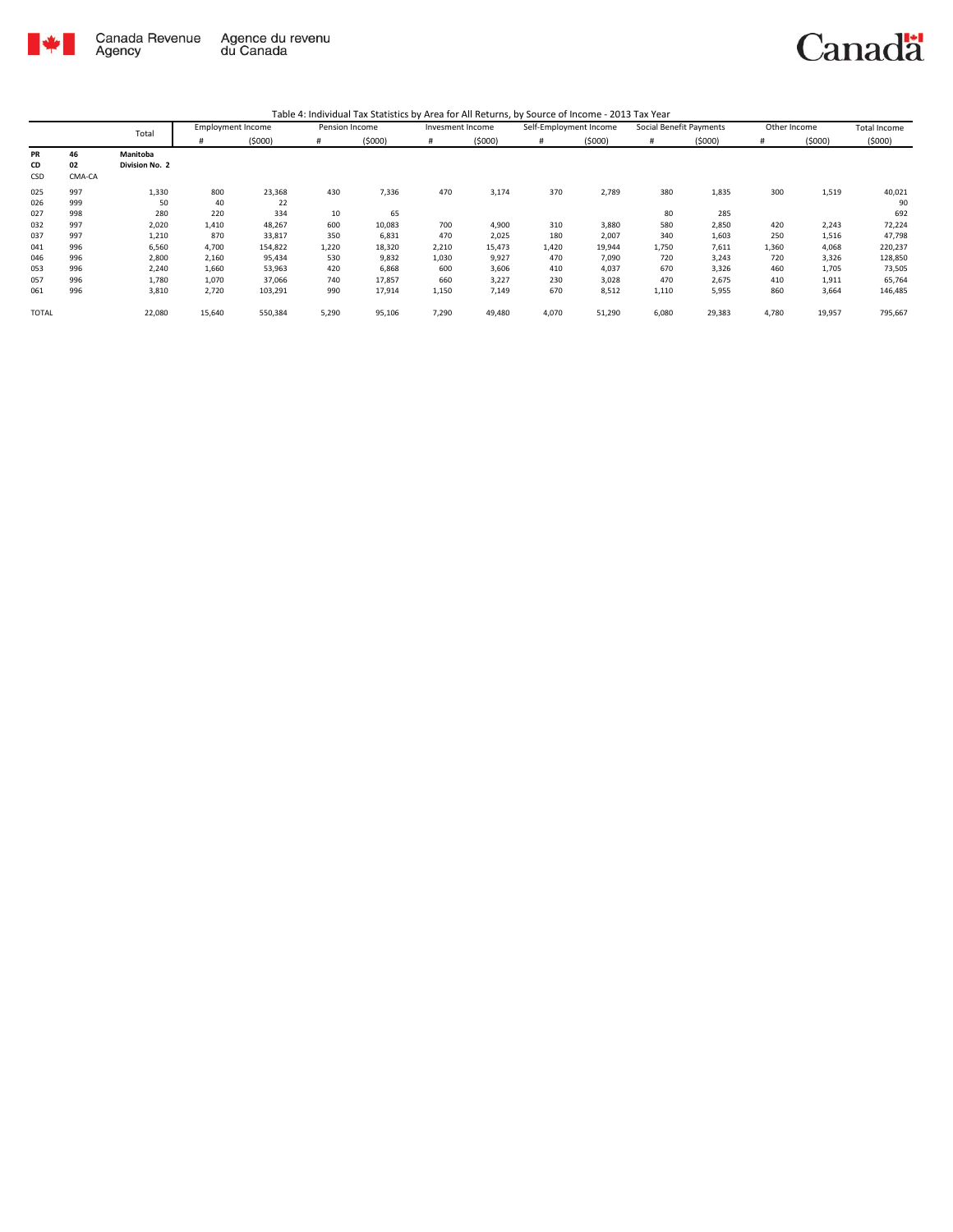

| Table 4: Individual Tax Statistics by Area for All Returns, by Source of Income - 2013 Tax Year |
|-------------------------------------------------------------------------------------------------|
|                                                                                                 |

|              |        | Total          | <b>Employment Income</b> |         | Pension Income |         | Invesment Income |         | Self-Employment Income |         |       | Social Benefit Payments | Other Income |        | <b>Total Income</b> |
|--------------|--------|----------------|--------------------------|---------|----------------|---------|------------------|---------|------------------------|---------|-------|-------------------------|--------------|--------|---------------------|
|              |        |                |                          | (5000)  | #              | (5000)  | #                | (5000)  | #                      | (5000)  | #     | (5000)                  |              | (5000) | (5000)              |
| PR           | 46     | Manitoba       |                          |         |                |         |                  |         |                        |         |       |                         |              |        |                     |
| CD           | 03     | Division No. 3 |                          |         |                |         |                  |         |                        |         |       |                         |              |        |                     |
| CSD          | CMA-CA |                |                          |         |                |         |                  |         |                        |         |       |                         |              |        |                     |
| 030          | 997    | 1,200          | 850                      | 28,884  | 360            | 6,384   | 530              | 6,472   | 190                    | 1,842   | 280   | 1,314                   | 310          | 1,257  | 46,152              |
| 033          | 998    | 600            | 380                      | 13,182  | 250            | 5,118   | 230              | 1,813   | 70                     | 1,231   | 150   | 813                     | 150          | 629    | 22,785              |
| 036          | 998    | 1,410          | 930                      | 28,371  | 290            | 4,478   | 510              | 5,832   | 380                    | 6,922   | 350   | 1,553                   | 300          | 689    | 47,846              |
| 038          | 999    | 370            | 290                      | 8,848   | 50             | 687     | 110              | 860     | 60                     | 1,001   | 90    | 421                     | 70           | 165    | 11,982              |
| 040          | 998    | 2,810          | 1,920                    | 67,781  | 790            | 13,681  | 1,230            | 15,286  | 510                    | 7,421   | 650   | 2,959                   | 640          | 2,248  | 109,375             |
| 042          | 998    | 1,040          | 720                      | 21,502  | 170            | 2,341   | 270              | 2,762   | 230                    | 3,791   | 280   | 1,250                   | 190          | 640    | 32,286              |
| 047          | 998    | 2,430          | 1,770                    | 48,966  | 210            | 2,391   | 550              | 3,578   | 630                    | 9,604   | 590   | 2,307                   | 350          | 1,204  | 68,051              |
| 050          | 998    | 11,470         | 7,960                    | 252,072 | 2,480          | 37,577  | 3,630            | 41,995  | 2,180                  | 33,713  | 2,910 | 13,078                  | 2,180        | 8,226  | 386,662             |
| 053          | 998    | 7,230          | 4,980                    | 180,630 | 2,180          | 42,776  | 2,690            | 24,726  | 1,130                  | 15,950  | 1,850 | 8,600                   | 1,790        | 6,286  | 278,968             |
| 058          | 998    | 680            | 430                      | 14,553  | 210            | 3,536   | 290              | 3,635   | 220                    | 2,499   | 190   | 826                     | 190          | 847    | 25,896              |
| 062          | 998    | 720            | 460                      | 15,373  | 200            | 3,158   | 300              | 4,125   | 210                    | 3,796   | 180   | 728                     | 200          | 707    | 27,888              |
| 065          | 997    | 2,130          | 1,460                    | 54,016  | 530            | 8,791   | 980              | 16,345  | 530                    | 10,805  | 510   | 2,046                   | 430          | 3,209  | 95,210              |
| 067          | 998    | 1,390          | 980                      | 35,555  | 390            | 6,326   | 540              | 4,965   | 250                    | 4,827   | 320   | 1,556                   | 290          | 1,413  | 54,642              |
| 072          | 997    | 1,810          | 1,120                    | 45,462  | 630            | 12,069  | 780              | 10,528  | 410                    | 5,616   | 460   | 1,990                   | 570          | 2,525  | 78,190              |
| 074          | 998    | 3,090          | 1,930                    | 71,606  | 1,210          | 24,892  | 1,440            | 17,785  | 500                    | 6,709   | 760   | 3,578                   | 980          | 4,070  | 128,641             |
| <b>TOTAL</b> |        | 38,390         | 26,160                   | 886,800 | 9,960          | 174,205 | 14,080           | 160,706 | 7,500                  | 115,728 | 9,550 | 43,021                  | 8,640        | 34,117 | 1,414,576           |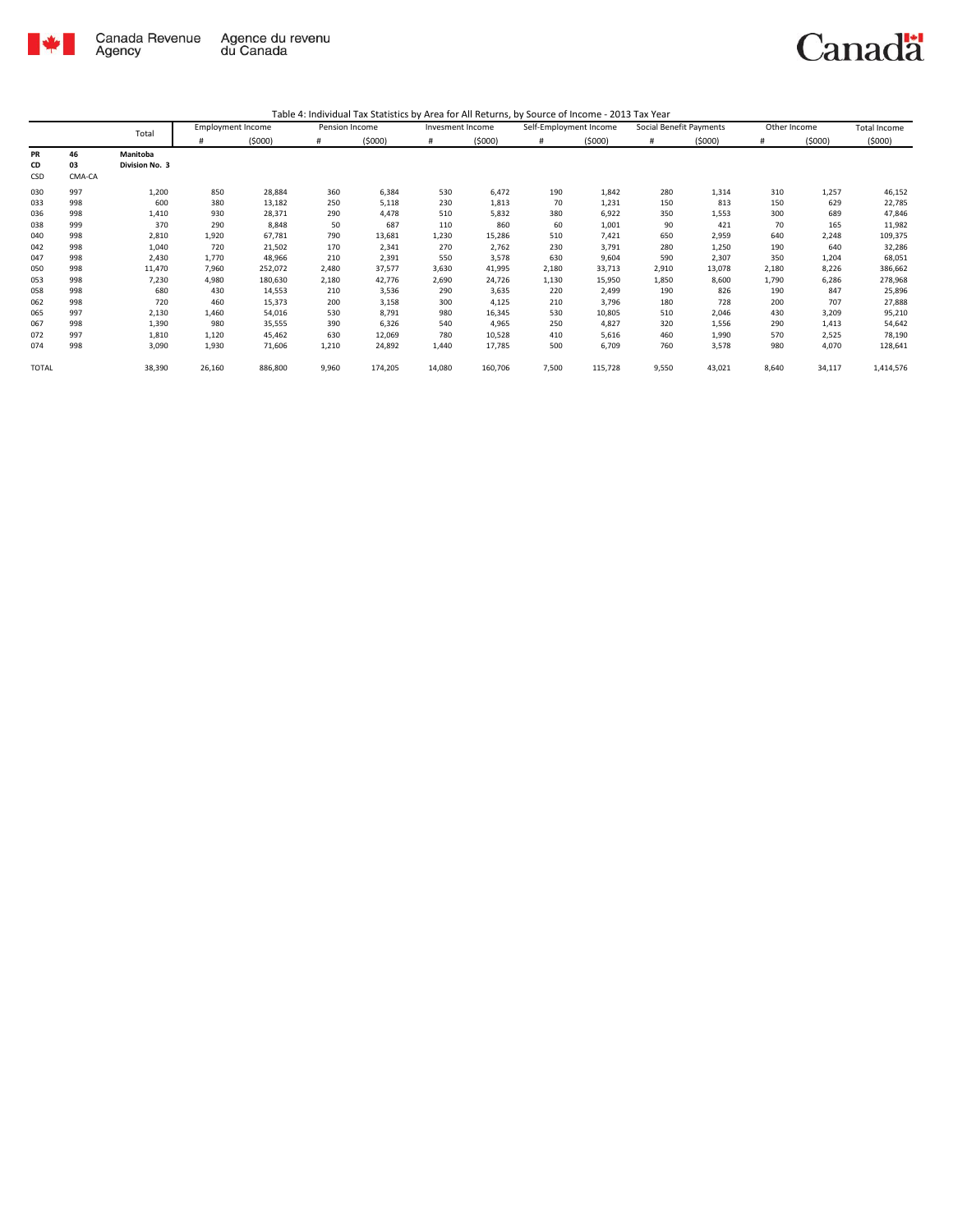

| Table 4: Individual Tax Statistics by Area for All Returns, by Source of Income - 2013 Tax Year |  |  |
|-------------------------------------------------------------------------------------------------|--|--|
|                                                                                                 |  |  |

|       |        | Total          |       | <b>Employment Income</b> | Pension Income |        | Invesment Income |        | Self-Employment Income |        | Social Benefit Payments |        | Other Income |        | <b>Total Income</b> |
|-------|--------|----------------|-------|--------------------------|----------------|--------|------------------|--------|------------------------|--------|-------------------------|--------|--------------|--------|---------------------|
|       |        |                | #     | (5000)                   | #              | (5000) | #                | (5000) | #                      | (5000) | #                       | (5000) | #            | (5000) | (5000)              |
| PR    | 46     | Manitoba       |       |                          |                |        |                  |        |                        |        |                         |        |              |        |                     |
| CD    | 04     | Division No. 4 |       |                          |                |        |                  |        |                        |        |                         |        |              |        |                     |
| CSD   | CMA-CA |                |       |                          |                |        |                  |        |                        |        |                         |        |              |        |                     |
| 033   | 998    | 790            | 510   | 17,476                   | 240            | 3,899  | 330              | 3,622  | 260                    | 3,123  | 190                     | 882    | 280          | 787    | 29,790              |
| 035   | 999    | 610            | 370   | 11,729                   | 240            | 4,209  | 270              | 2,883  | 180                    | 1,962  | 170                     | 693    | 200          | 1,579  | 23,056              |
| 039   | 998    | 730            | 420   | 13,588                   | 310            | 4,867  | 360              | 3,761  | 220                    | 3,111  | 190                     | 896    | 270          | 1,110  | 27,332              |
| 044   | 998    | 730            | 430   | 15,049                   | 280            | 4,665  | 340              | 3,799  | 200                    | 2,010  | 190                     | 988    | 210          | 1,095  | 27,607              |
| 046   | 999    | 550            | 330   | 10,246                   | 220            | 4,181  | 270              | 5,253  | 160                    | 3,042  | 110                     | 615    | 200          | 851    | 24,188              |
| 051   | 999    | 520            | 300   | 8,043                    | 180            | 2,811  | 190              | 1,601  | 210                    | 2,875  | 140                     | 529    | 110          | 662    | 16,522              |
| 053   | 999    | 170            | 100   | 2,444                    | 60             | 843    | 60               | 541    | 70                     | 901    | 50                      | 152    | 30           | 87     | 4,969               |
| 057   | 999    | 620            | 360   | 9,811                    | 260            | 4,297  | 280              | 1,942  | 200                    | 2,712  | 160                     | 766    | 170          | 844    | 20,372              |
| 063   | 998    | 1,670          | 1,040 | 26,687                   | 480            | 8,109  | 740              | 11,604 | 470                    | 6,687  | 400                     | 1,948  | 480          | 2,322  | 57,357              |
| 066   | 997    | 240            | 140   | 4,266                    | 90             | 1,750  | 110              | 1,768  | 70                     | 941    | 60                      | 328    | 70           | 624    | 9,676               |
| 068   | 998    |                |       |                          |                |        |                  |        |                        |        |                         |        |              |        |                     |
| TOTAL |        | 6,620          | 3,990 | 119,337                  | 2,350          | 39,631 | 2,950            | 36,775 | 2,030                  | 27,366 | 1,660                   | 7,799  | 2,000        | 9,961  | 240,869             |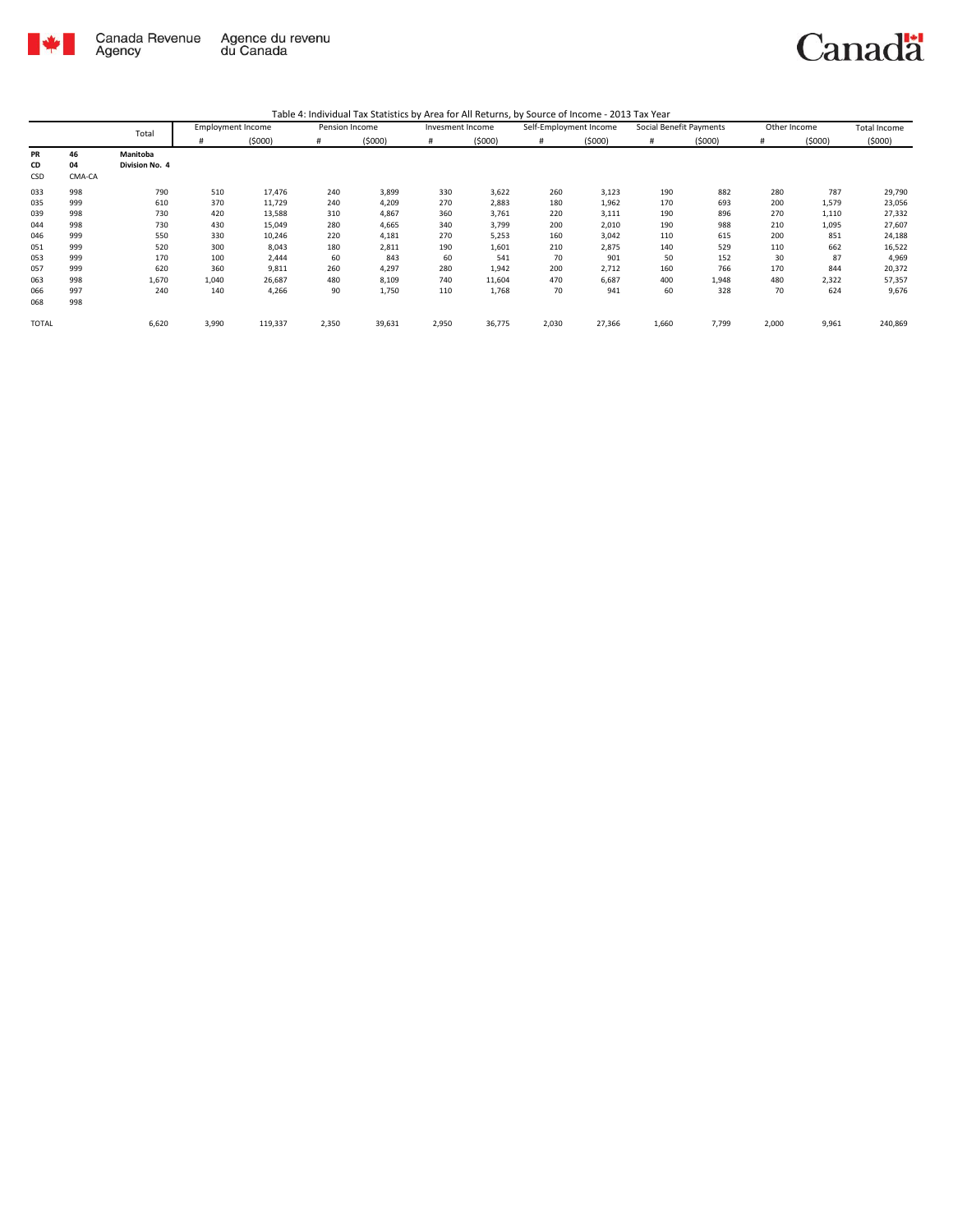

|       |        |                |       | <b>Employment Income</b> | Pension Income |        | Invesment Income |        | Self-Employment Income |        | Social Benefit Payments |        | Other Income |        | <b>Total Income</b> |
|-------|--------|----------------|-------|--------------------------|----------------|--------|------------------|--------|------------------------|--------|-------------------------|--------|--------------|--------|---------------------|
|       |        | Total          |       | (5000)                   | #              | (5000) | #                | (5000) | #                      | (5000) | #                       | (5000) | #            | (5000) | (5000)              |
| PR    | 46     | Manitoba       |       |                          |                |        |                  |        |                        |        |                         |        |              |        |                     |
| CD    | 05     | Division No. 5 |       |                          |                |        |                  |        |                        |        |                         |        |              |        |                     |
| CSD   | CMA-CA |                |       |                          |                |        |                  |        |                        |        |                         |        |              |        |                     |
| 025   | 998    | 4,630          | 2,930 | 105,947                  | 1,860          | 34,882 | 2,100            | 28,834 | 950                    | 11,547 | 1,150                   | 5,129  | 1,330        | 5,505  | 191,844             |
| 031   | 998    | 20             | 20    | 525                      | 10             | 250    | 20               | 724    |                        |        | 10                      | 35     | 10           | 12     | 1,546               |
| 033   | 998    |                |       |                          |                |        |                  |        |                        |        |                         |        |              |        |                     |
| 037   | 999    | 370            | 230   | 8,815                    | 170            | 2,782  | 220              | 3,541  | 90                     | 1,509  | 100                     | 387    | 120          | 367    | 17,401              |
| 039   | 998    | 780            | 470   | 16,961                   | 350            | 6,787  | 420              | 6,405  | 190                    | 2,835  | 200                     | 984    | 290          | 1,073  | 35,045              |
| 043   | 998    | 310            | 200   | 7,197                    | 100            | 1,446  | 170              | 7,826  | 120                    | 1,126  | 70                      | 357    | 100          | 745    | 18,696              |
| 047   | 997    | 280            | 200   | 8,041                    | 90             | 1,664  | 170              | 10,714 | 110                    | 1,722  | 50                      | 201    | 100          | 347    | 22,689              |
| 050   | 998    | 30             | 20    | 499                      | 10             | 143    | 20               | 524    | 20                     | 269    |                         |        | 10           | 47     | 1,482               |
| 052   | 998    | 1,210          | 780   | 34,202                   | 460            | 7,911  | 600              | 12,006 | 360                    | 6,149  | 280                     | 1,266  | 310          | 1,642  | 63,176              |
| 055   | 999    | 430            | 290   | 12,121                   | 150            | 2,044  | 240              | 6,006  | 160                    | 2,098  | 90                      | 370    | 150          | 690    | 23,328              |
| 058   | 999    | 120            | 80    | 2,084                    | 30             | 357    | 60               | 1,730  | 50                     | 311    | 30                      | 110    | 30           | 107    | 4,700               |
| 061   | 998    | 30             | 30    | 760                      | 20             | 231    | 30               | 254    | 20                     | 362    |                         |        | 20           | 217    | 1,824               |
| 063   | 998    | 610            | 390   | 13,713                   | 230            | 3,586  | 290              | 4,171  | 180                    | 1,899  | 170                     | 768    | 160          | 636    | 24,772              |
| 067   | 997    | 420            | 280   | 10,083                   | 140            | 2,445  | 210              | 3,182  | 140                    | 2,156  | 100                     | 427    | 130          | 525    | 18,818              |
| 070   | 997    | 580            | 370   | 11,849                   | 220            | 3,858  | 220              | 2,855  | 140                    | 1,925  | 130                     | 594    | 170          | 1,173  | 22,253              |
| 076   | 997    |                |       |                          |                |        |                  |        |                        |        |                         |        |              |        |                     |
| TOTAL |        | 9,860          | 6,280 | 232,979                  | 3,840          | 68,388 | 4,750            | 88,772 | 2,530                  | 33,935 | 2,400                   | 10,704 | 2,920        | 13,092 | 447,870             |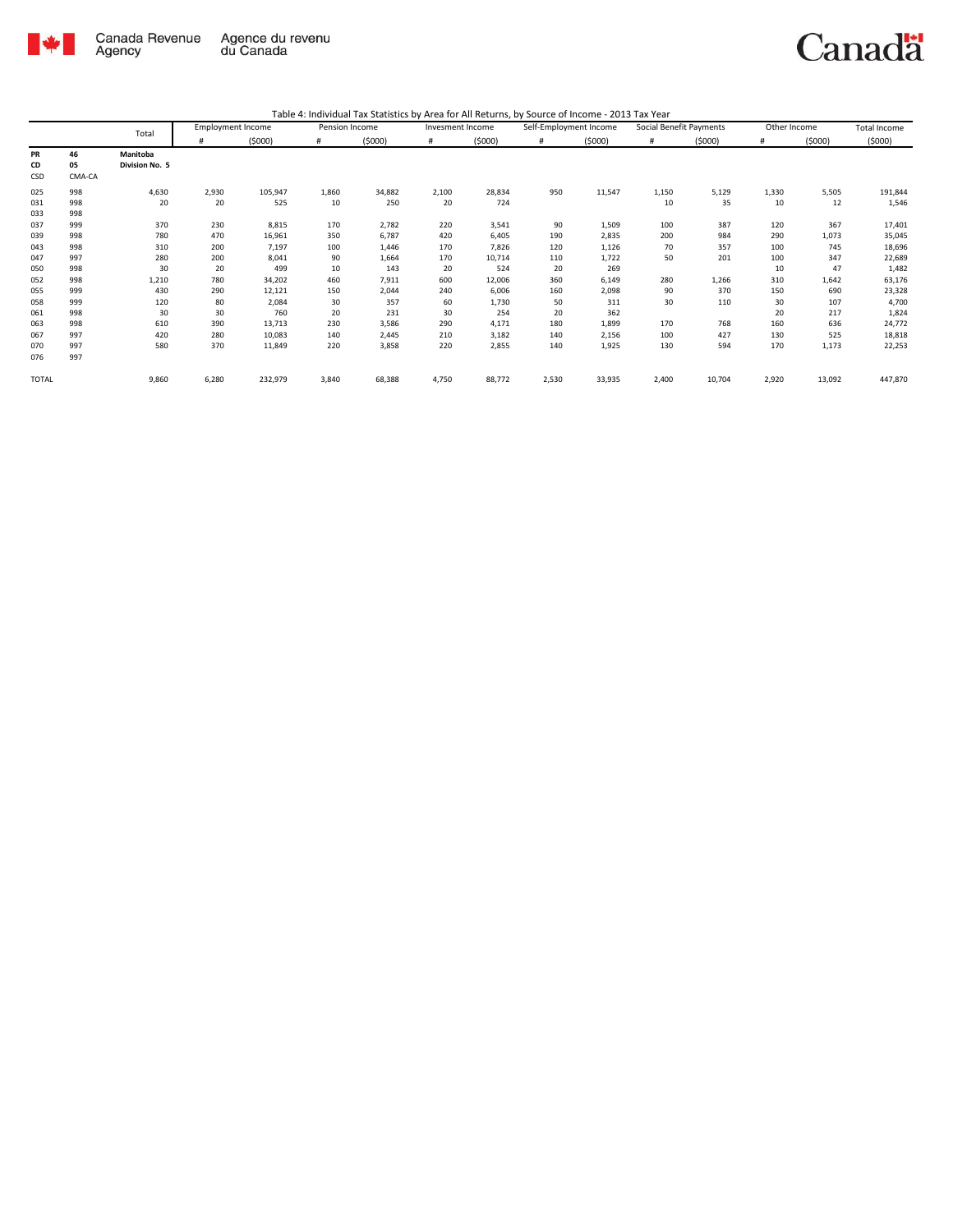

|              |        | Total          | <b>Employment Income</b> |         | Pension Income |        | Invesment Income |        | Self-Employment Income |        | Social Benefit Payments |        | Other Income |        | <b>Total Income</b> |
|--------------|--------|----------------|--------------------------|---------|----------------|--------|------------------|--------|------------------------|--------|-------------------------|--------|--------------|--------|---------------------|
|              |        |                | #                        | (5000)  | #              | (5000) | #                | (5000) | #                      | (5000) | #                       | (5000) |              | (5000) | (5000)              |
| PR           | 46     | Manitoba       |                          |         |                |        |                  |        |                        |        |                         |        |              |        |                     |
| CD           | 06     | Division No. 6 |                          |         |                |        |                  |        |                        |        |                         |        |              |        |                     |
| CSD          | CMA-CA |                |                          |         |                |        |                  |        |                        |        |                         |        |              |        |                     |
| 015          | 997    | 400            | 260                      | 8,504   | 150            | 2,354  | 140              | 1,316  | 120                    | 1,050  | 120                     | 587    | 100          | 366    | 14,176              |
| 018          | 997    | 270            | 180                      | 5,364   | 100            | 1,714  | 90               | 1,991  | 80                     | 615    | 80                      | 315    | 80           | 184    | 10,184              |
| 023          | 998    | 1,100          | 690                      | 24,712  | 370            | 5,484  | 570              | 9,205  | 380                    | 4,922  | 270                     | 1,213  | 320          | 1,831  | 47,367              |
| 028          | 998    | 540            | 390                      | 15,353  | 150            | 2,397  | 240              | 4,899  | 160                    | 908    | 120                     | 531    | 160          | 523    | 24,611              |
| 029          | 997    | 220            | 140                      | 3,368   | 60             | 794    | 60               | 745    | 40                     | 280    | 70                      | 313    | 40           | 170    | 5,670               |
| 030          | 997    | 310            | 230                      | 9,542   | 100            | 1,362  | 130              | 2,053  | 80                     | 453    | 80                      | 385    | 90           | 340    | 14,134              |
| 034          | 998    | 3,790          | 2,680                    | 137,370 | 1,280          | 23,697 | 1,760            | 22,848 | 780                    | 7,967  | 880                     | 4,190  | 1,100        | 4,985  | 201,057             |
| 037          | 997    | 510            | 330                      | 10,612  | 160            | 2,243  | 250              | 2,639  | 190                    | 2,193  | 110                     | 491    | 140          | 423    | 18,601              |
| 040          | 997    | 740            | 560                      | 3,165   | 130            | 1,443  | 30               | 191    | 30                     | 369    | 220                     | 1,011  | 40           | 231    | 6,408               |
| <b>TOTAL</b> |        | 7,890          | 5,460                    | 217,989 | 2,490          | 41,488 | 3,260            | 45,887 | 1,870                  | 18,757 | 1,940                   | 9,035  | 2,060        | 9,052  | 342,209             |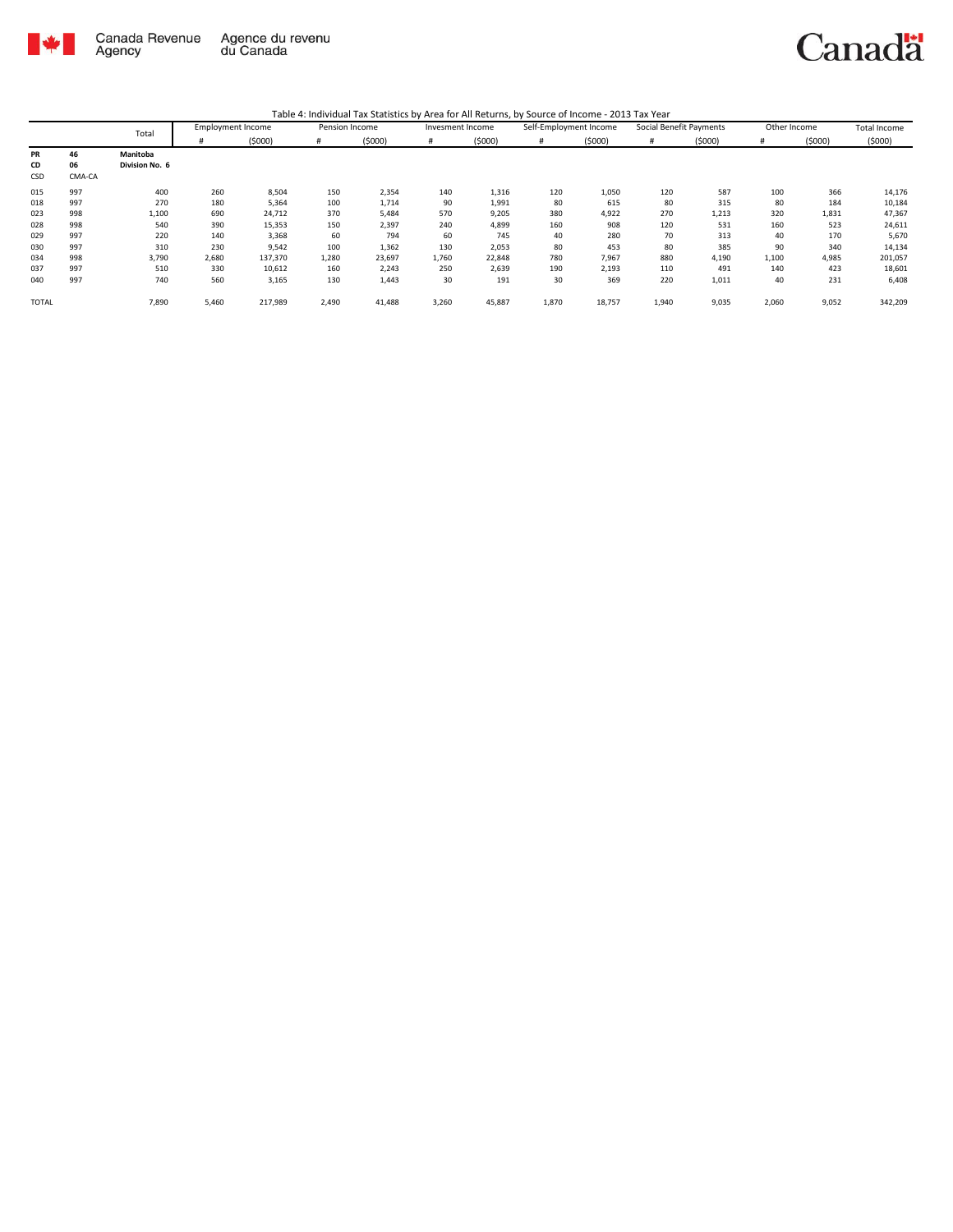

|              |        | Total          | <b>Employment Income</b> |         | Pension Income |        | Invesment Income |        | Self-Employment Income |        | Social Benefit Payments |        | Other Income |        | <b>Total Income</b> |
|--------------|--------|----------------|--------------------------|---------|----------------|--------|------------------|--------|------------------------|--------|-------------------------|--------|--------------|--------|---------------------|
|              |        |                | #                        | (5000)  | #              | (5000) | #                | (5000) | #                      | (5000) | #                       | (5000) | #            | (5000) | (5000)              |
| PR           | 46     | Manitoba       |                          |         |                |        |                  |        |                        |        |                         |        |              |        |                     |
| CD           | 07     | Division No. 7 |                          |         |                |        |                  |        |                        |        |                         |        |              |        |                     |
| CSD          | CMA-CA |                |                          |         |                |        |                  |        |                        |        |                         |        |              |        |                     |
| 038          | 997    | 40             | 40                       | 1,492   |                |        | 10               | 384    | 10                     | 94     | 10                      | 76     | 10           | 49     | 2,096               |
| 041          | 997    | 860            | 540                      | 18,585  | 350            | 6,384  | 400              | 5,710  | 190                    | 2,136  | 220                     | 1,069  | 290          | 1,088  | 34,971              |
| 045          | 996    | 270            | 170                      | 6,614   | 90             | 1,192  | 120              | 1,885  | 100                    | 1,236  | 60                      | 240    | 90           | 903    | 12,071              |
| 047          | 997    | 720            | 500                      | 20,696  | 240            | 4,933  | 300              | 2,340  | 180                    | 1,716  | 170                     | 880    | 230          | 804    | 31,369              |
| 051          | 997    | 30             | 20                       | 598     |                |        |                  |        |                        |        |                         |        |              |        | 815                 |
| 053          | 997    | 10             | 10                       | 525     |                |        |                  |        |                        |        |                         |        |              |        | 578                 |
| 065          | 997    | 320            | 230                      | 8,322   | 80             | 1,552  | 100              | 2,403  | 90                     | 653    | 70                      | 332    | 80           | 391    | 13,653              |
| 068          | 997    | 2,180          | 1,540                    | 64,746  | 750            | 14,842 | 840              | 13,495 | 350                    | 2,586  | 510                     | 2,480  | 600          | 2,938  | 101,086             |
| 075          | 997    | 560            | 410                      | 15,802  | 160            | 2,842  | 160              | 1,387  | 130                    | 1,139  | 140                     | 671    | 150          | 721    | 22,562              |
| <b>TOTAL</b> |        | 5,000          | 3,460                    | 137,380 | 1,700          | 32,004 | 1,940            | 27,622 | 1,040                  | 9,627  | 1,200                   | 5,792  | 1,460        | 6,909  | 219,333             |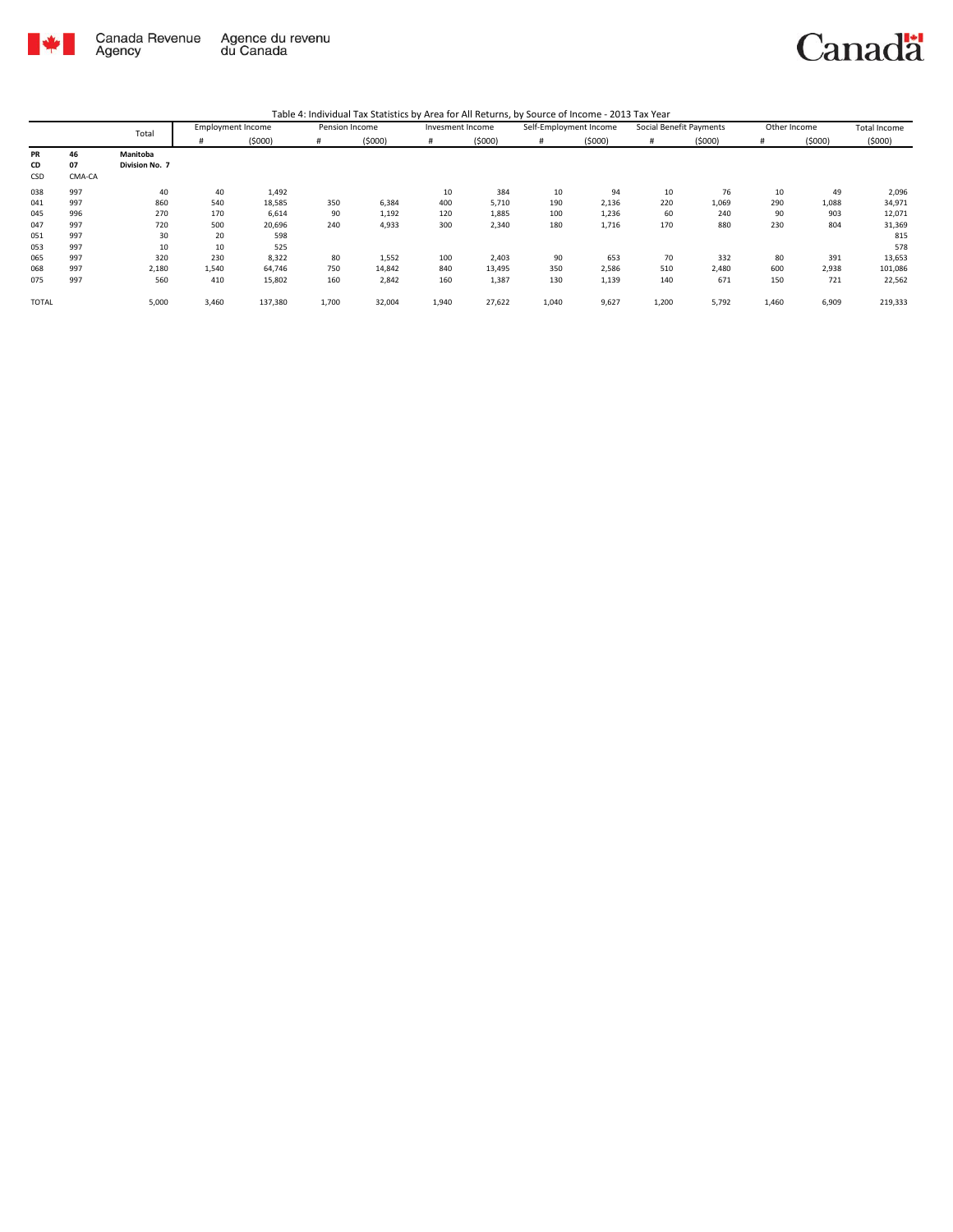

|              |        | Total           | <b>Employment Income</b> |         | Pension Income |        | Invesment Income |        | Self-Employment Income |        | Social Benefit Payments |        | Other Income |        | Total Income |
|--------------|--------|-----------------|--------------------------|---------|----------------|--------|------------------|--------|------------------------|--------|-------------------------|--------|--------------|--------|--------------|
|              |        |                 | #                        | (5000)  | #              | (5000) | #                | (5000) | #                      | (5000) | #                       | (5000) | #            | (5000) | (5000)       |
| <b>PR</b>    | 46     | <b>Manitoba</b> |                          |         |                |        |                  |        |                        |        |                         |        |              |        |              |
| CD           | 08     | Division No. 8  |                          |         |                |        |                  |        |                        |        |                         |        |              |        |              |
| CSD          | CMA-CA |                 |                          |         |                |        |                  |        |                        |        |                         |        |              |        |              |
| 031          | 997    | 290             | 200                      | 5,837   | 90             | 1,522  | 130              | 1,058  | 70                     | 845    | 70                      | 271    | 70           | 204    | 9,738        |
| 033          | 998    | 590             | 400                      | 14,688  | 180            | 3,397  | 280              | 2,889  | 130                    | 1,270  | 170                     | 805    | 150          | 561    | 23,610       |
| 038          | 998    | 750             | 480                      | 19,460  | 310            | 5,545  | 380              | 5,594  | 130                    | 1,578  | 220                     | 1,192  | 250          | 821    | 34,191       |
| 042          | 998    | 980             | 590                      | 18,728  | 390            | 6,692  | 540              | 5,576  | 300                    | 3,675  | 280                     | 1,395  | 290          | 1,614  | 37,679       |
| 045          | 997    | 1,230           | 790                      | 24,654  | 350            | 4,646  | 430              | 4,650  | 390                    | 3,688  | 350                     | 1,859  | 310          | 805    | 40,303       |
| 048          | 997    | 1,350           | 890                      | 30,838  | 460            | 7,931  | 510              | 4,811  | 300                    | 3,138  | 370                     | 1,687  | 370          | 1,081  | 49,487       |
| 054          | 998    | 310             | 180                      | 5,195   | 130            | 2,090  | 110              | 863    | 70                     | 439    | 90                      | 406    | 90           | 306    | 9,298        |
| 059          | 998    | 730             | 410                      | 11,941  | 270            | 4,030  | 320              | 3,573  | 250                    | 2,326  | 230                     | 1,073  | 190          | 1,008  | 23,951       |
| 061          | 998    | 1,200           | 680                      | 21,701  | 530            | 9,422  | 530              | 4,528  | 360                    | 4,027  | 340                     | 1,557  | 240          | 1,575  | 42,811       |
| 066          | 999    | 260             | 150                      | 3,709   | 90             | 1,053  | 100              | 1,792  | 100                    | 585    | 90                      | 493    | 60           | 232    | 7,864        |
| 069          | 998    | 980             | 780                      | 1,207   | 30             | 238    | 20               | 16     |                        |        | 250                     | 808    | 20           | 150    | 2,420        |
| 072          | 998    | 330             | 160                      | 4,486   | 150            | 1,658  | 120              | 1,739  | 130                    | 671    | 140                     | 688    | 80           | 298    | 9,539        |
| <b>TOTAL</b> |        | 8,980           | 5,710                    | 162,443 | 2,990          | 48,225 | 3,470            | 37,089 | 2,230                  | 22,242 | 2,590                   | 12,235 | 2,110        | 8,656  | 290,930      |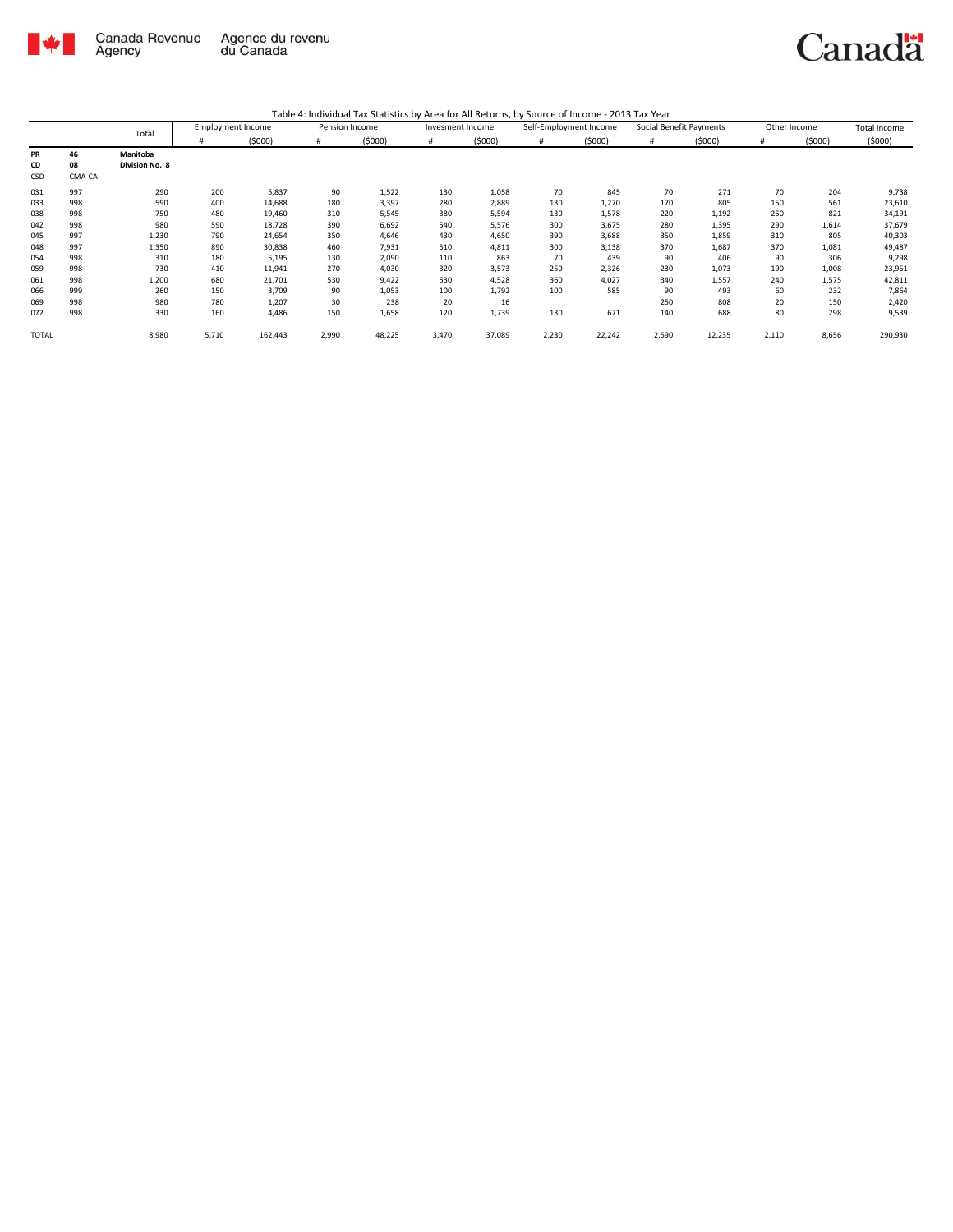

Canadä

|              |        | Total          | <b>Employment Income</b> |         | Pension Income |        | Invesment Income |        | Self-Employment Income |        | Social Benefit Payments |        | Other Income |        | Total Income |
|--------------|--------|----------------|--------------------------|---------|----------------|--------|------------------|--------|------------------------|--------|-------------------------|--------|--------------|--------|--------------|
|              |        |                | #                        | (5000)  | #              | (5000) |                  | (5000) | #                      | (5000) | #                       | (5000) | #            | (5000) | (5000)       |
| PR           | 46     | Manitoba       |                          |         |                |        |                  |        |                        |        |                         |        |              |        |              |
| CD           | 09     | Division No. 9 |                          |         |                |        |                  |        |                        |        |                         |        |              |        |              |
| CSD          | CMA-CA |                |                          |         |                |        |                  |        |                        |        |                         |        |              |        |              |
| 017          | 997    | 1,470          | 980                      | 33,103  | 420            | 6,878  | 650              | 10,466 | 400                    | 4,328  | 360                     | 1,812  | 420          | 1,551  | 58,138       |
| 020          | 997    | 470            | 300                      | 10,867  | 160            | 2,855  | 220              | 2,288  | 130                    | 1,146  | 140                     | 651    | 120          | 337    | 18,144       |
| 024          | 996    | 3,020          | 2,160                    | 80,931  | 960            | 19,089 | 1,020            | 13,107 | 460                    | 4.376  | 690                     | 3,530  | 770          | 3,442  | 124,474      |
| 025          | 997    | 710            | 550                      | 2,255   | 70             | 655    | 20               | 52     | 20                     | 170    | 200                     | 885    | 40           | 93     | 4,112        |
| 026          | 999    | 30             | 20                       | 244     |                |        |                  |        |                        |        |                         |        |              |        | 357          |
| 027          | 999    | 110            | 90                       | 276     |                |        |                  |        |                        |        | 30                      | 112    |              |        | 484          |
| <b>TOTAL</b> |        | 5,810          | 4,100                    | 127,676 | 1,620          | 29,600 | 1,910            | 25,915 | 1,010                  | 10,035 | 1,420                   | 6,990  | 1,350        | 5,439  | 205,709      |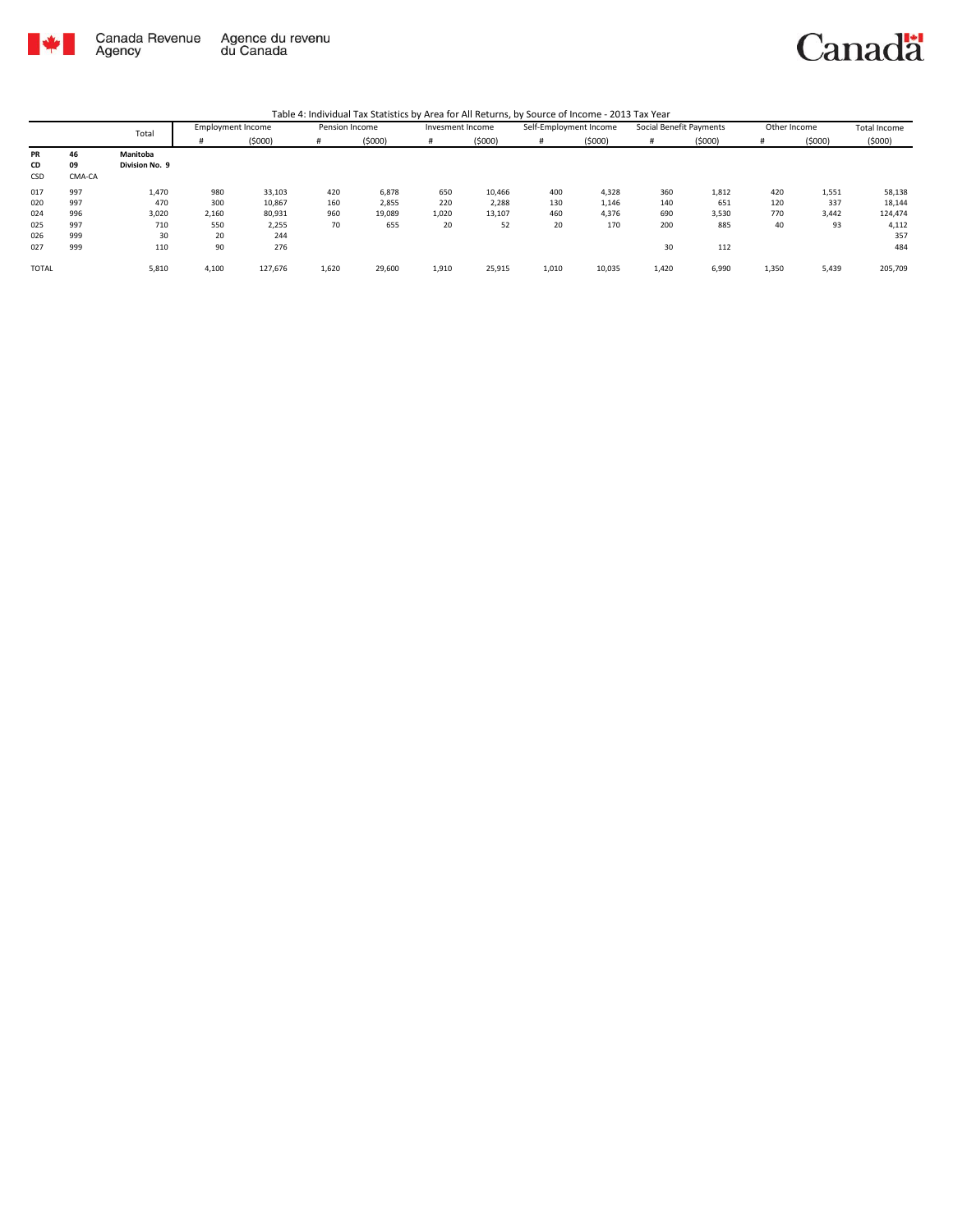

#### Canadä

|              |        | Total           | <b>Employment Income</b> |        | Pension Income |        | Invesment Income |        | Self-Employment Income |        | Social Benefit Payments |        | Other Income |        | Total Income |
|--------------|--------|-----------------|--------------------------|--------|----------------|--------|------------------|--------|------------------------|--------|-------------------------|--------|--------------|--------|--------------|
|              |        |                 |                          | (5000) |                | (5000) |                  | (5000) |                        | (5000) |                         | (5000) |              | (5000) | (5000)       |
| PR           | 46     | Manitoba        |                          |        |                |        |                  |        |                        |        |                         |        |              |        |              |
| CD           | 10     | Division No. 10 |                          |        |                |        |                  |        |                        |        |                         |        |              |        |              |
| CSD          | CMA-CA |                 |                          |        |                |        |                  |        |                        |        |                         |        |              |        |              |
| 043          | 996    | 1.740           | 1,300                    | 60,089 | 480            | 10,008 | 660              | 5,967  | 290                    | 4.421  | 410                     | 2,028  | 470          | 2,610  | 85,124       |
| <b>TOTAL</b> |        | 1.740           | 1,300                    | 60,089 | 480            | 10,008 | 660              | 5,967  | 290                    | 4.421  | 410                     | 2,028  | 470          | 2,610  | 85,124       |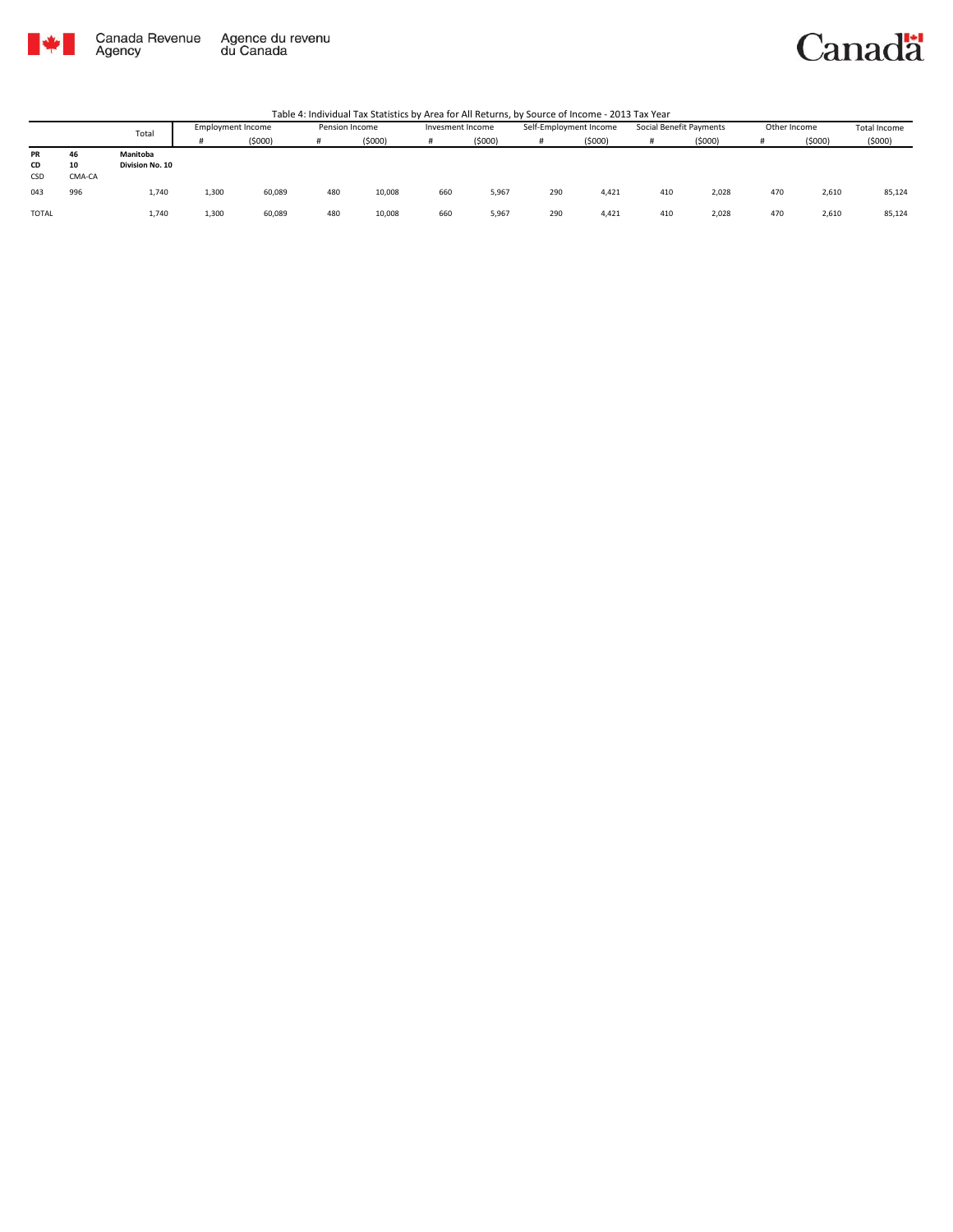

### Canadä

|              |        | Total                  | <b>Employment Income</b> |         | Pension Income |        | Invesment Income |        | Self-Employment Income |        | Social Benefit Payments |        | Other Income |        | Total Income |
|--------------|--------|------------------------|--------------------------|---------|----------------|--------|------------------|--------|------------------------|--------|-------------------------|--------|--------------|--------|--------------|
|              |        |                        |                          | (5000)  | #              | (5000) |                  | (5000) |                        | (5000) | #                       | (5000) |              | (5000) | (5000)       |
| PR           | 46     | Manitoba               |                          |         |                |        |                  |        |                        |        |                         |        |              |        |              |
| CD           | 12     | <b>Division No. 12</b> |                          |         |                |        |                  |        |                        |        |                         |        |              |        |              |
| CSD          | CMA-CA |                        |                          |         |                |        |                  |        |                        |        |                         |        |              |        |              |
| 054          | 997    | 1,500                  | 1.120                    | 48,604  | 410            | 8,107  | 450              | 1,595  | 220                    | 1,867  | 420                     | 1,992  | 390          | 1,683  | 63,848       |
| 056          | 997    | 5,320                  | 3,420                    | 135,358 | 1,910          | 38,778 | 2,040            | 13,599 | 870                    | 11,203 | 1,420                   | 7,156  | 1,570        | 7,079  | 213,172      |
| <b>TOTAL</b> |        | 6,820                  | 4,540                    | 183,962 | 2,320          | 46,886 | 2,490            | 15,194 | 1,090                  | 13,070 | 1,840                   | 9,147  | 1,960        | 8,761  | 277,020      |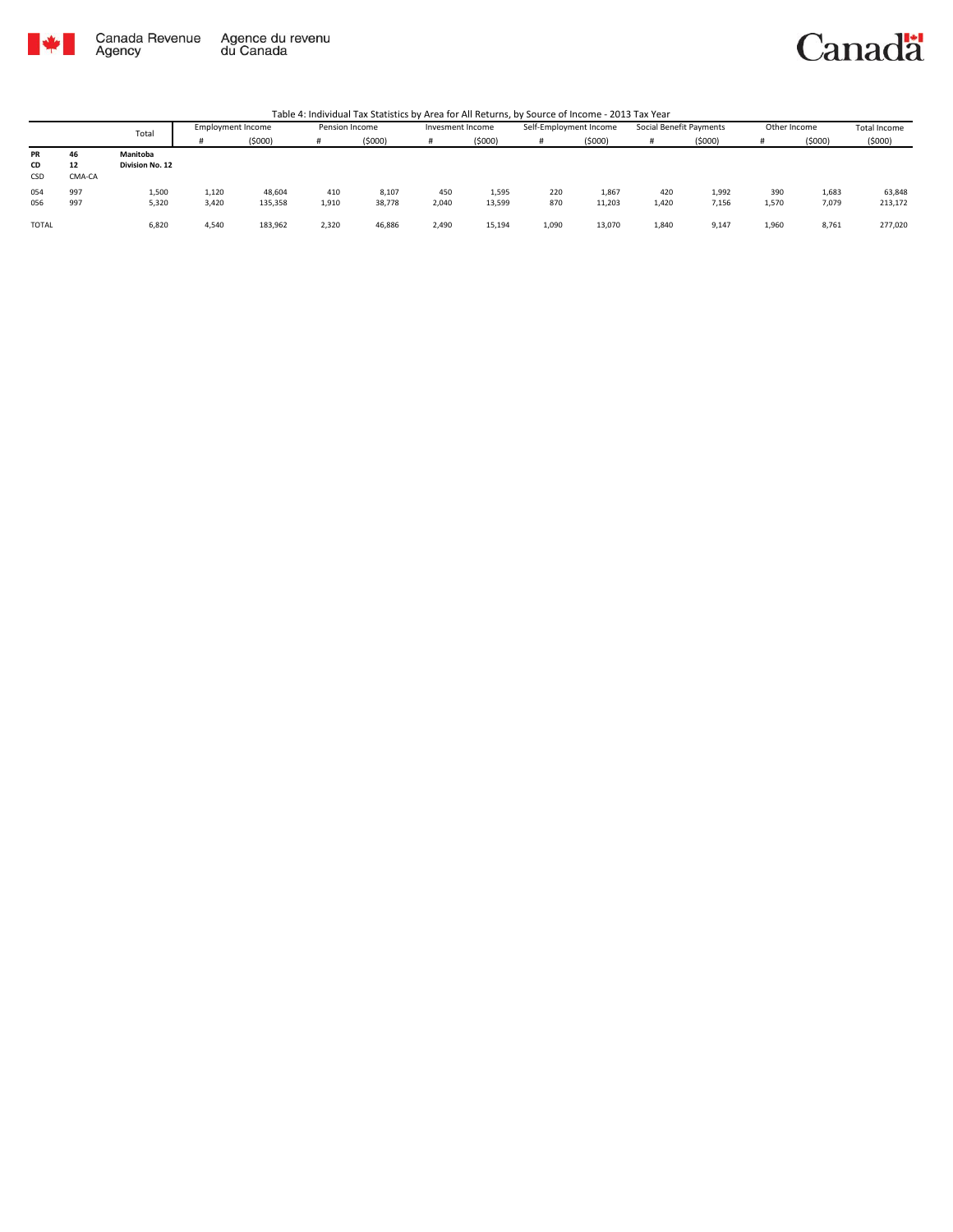

### Canadä

|              |        | Total           | Employment Income |         | Pension Income |         | Invesment Income |         | Self-Employment Income |        | Social Benefit Payments |         | Other Income |        | <b>Total Income</b> |
|--------------|--------|-----------------|-------------------|---------|----------------|---------|------------------|---------|------------------------|--------|-------------------------|---------|--------------|--------|---------------------|
|              |        |                 |                   | (5000)  | <b>H</b>       | (5000)  |                  | (\$000) |                        | (5000) | #                       | (\$000) |              | (5000) | (5000)              |
| PR           | 46     | Manitoba        |                   |         |                |         |                  |         |                        |        |                         |         |              |        |                     |
| CD           | 13     | Division No. 13 |                   |         |                |         |                  |         |                        |        |                         |         |              |        |                     |
| CSD          | CMA-CA |                 |                   |         |                |         |                  |         |                        |        |                         |         |              |        |                     |
| 043          | 996    | 9,360           | 6,760             | 310,926 | 2,990          | 69,531  | 3,530            | 29,991  | 1,200                  | 15,960 | 1,820                   | 9,232   | 2.680        | 15,438 | 451,079             |
| 047          | 997    | 7,760           | 5,070             | 185,047 | 2,840          | 64,970  | 2,170            | 10,591  | 510                    | 7,273  | 2,280                   | 12,139  | 1,890        | 10,565 | 290,586             |
| <b>TOTAL</b> |        | 17,120          | 11,830            | 495,973 | 5,830          | 134,502 | 5,700            | 40,582  | 1,710                  | 23,233 | 4,110                   | 21,371  | 4.570        | 26,004 | 741,664             |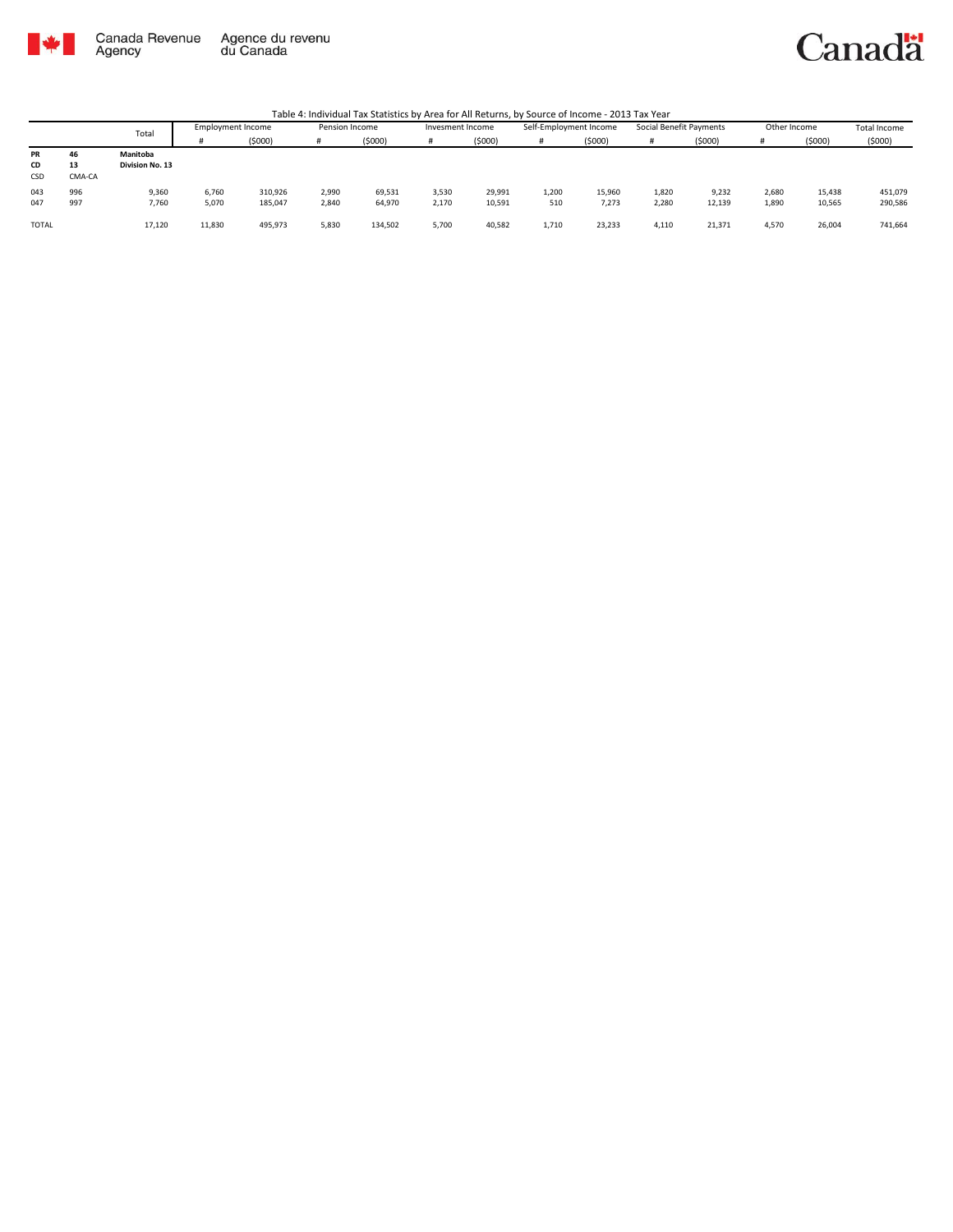

Canadä

|              |        | Total           | Employment Income |         | Pension Income |        | Invesment Income |         | Self-Employment Income |        | Social Benefit Payments |        | Other Income |        | Total Income |
|--------------|--------|-----------------|-------------------|---------|----------------|--------|------------------|---------|------------------------|--------|-------------------------|--------|--------------|--------|--------------|
|              |        |                 |                   | (5000)  | #              | (5000) |                  | (\$000) | #                      | (5000) |                         | (5000) |              | (5000) | (5000)       |
| PR           | 46     | Manitoba        |                   |         |                |        |                  |         |                        |        |                         |        |              |        |              |
| CD           | 14     | Division No. 14 |                   |         |                |        |                  |         |                        |        |                         |        |              |        |              |
| <b>CSD</b>   | CMA-CA |                 |                   |         |                |        |                  |         |                        |        |                         |        |              |        |              |
| 031          | 996    | 2,630           | 1,850             | 79,773  | 810            | 15,648 | 930              | 4,874   | 580                    | 5,046  | 660                     | 3,152  | 700          | 3,009  | 111,502      |
| 036          | 996    | 5,570           | 4,030             | 182,074 | 1,700          | 35,421 | 2,020            | 11,022  | 900                    | 8.901  | 1,280                   | 6,658  | 1,530        | 8,182  | 252,259      |
| 039          | 996    | 3,690           | 2,730             | 125,974 | 1,170          | 28,334 | 1,500            | 10,453  | 470 -                  | 658    | 740                     | 3,756  | 1,080        | 6,515  | 174,374      |
| 042          | 997    | 880             | 560               | 21,168  | 350            | 6,644  | 340              | 2,108   | 170                    | 1,536  | 280                     | 1,474  | 230          | 1,069  | 33,997       |
|              |        |                 |                   |         |                |        |                  |         |                        |        |                         |        |              |        |              |
| <b>TOTAL</b> |        | 12,770          | 9,170             | 408,988 | 4,030          | 86,047 | 4,790            | 28,457  | 2,120                  | 14,824 | 2,960                   | 15,041 | 3,530        | 18,776 | 572,133      |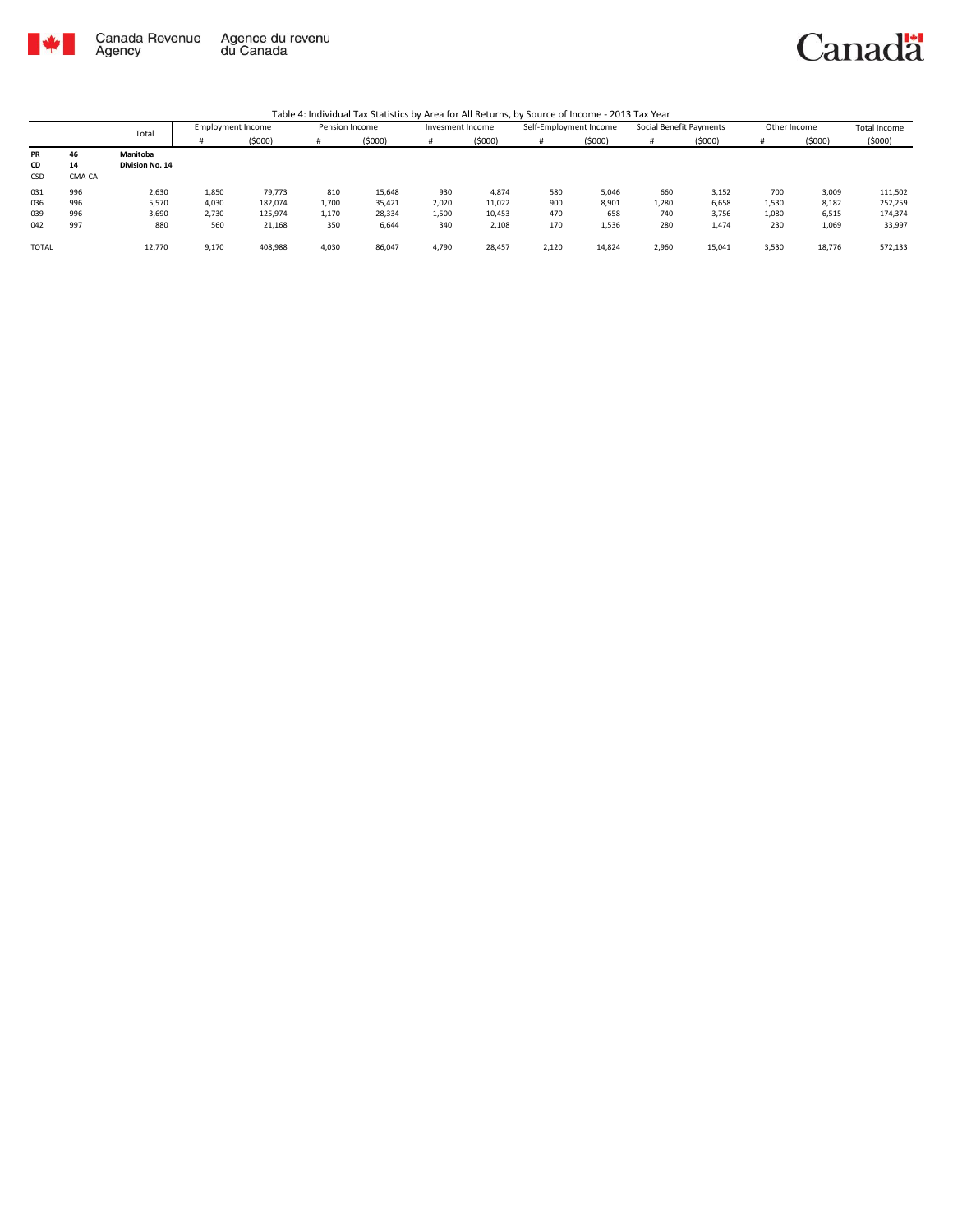

|                 |                    | Total                       | <b>Employment Income</b> |         | Pension Income |         | Invesment Income |        | Self-Employment Income |        | Social Benefit Payments |        | Other Income |        | Total Income |
|-----------------|--------------------|-----------------------------|--------------------------|---------|----------------|---------|------------------|--------|------------------------|--------|-------------------------|--------|--------------|--------|--------------|
|                 |                    |                             | #                        | (5000)  | #              | (5000)  | #                | (5000) | #                      | (5000) | #                       | (5000) | #            | (5000) | (5000)       |
| PR<br>CD<br>CSD | 46<br>15<br>CMA-CA | Manitoba<br>Division No. 15 |                          |         |                |         |                  |        |                        |        |                         |        |              |        |              |
| 018             | 997                | 680                         | 500                      | 18,530  | 210            | 4,381   | 230              | 2,047  | 110                    | 704    | 150                     | 667    | 150          | 644    | 26,973       |
| 020             | 998                | 3,400                       | 2,390                    | 86,170  | 1,120          | 21,311  | 1,110            | 8,603  | 500                    | 5,987  | 780                     | 3,658  | 680          | 3,843  | 129,573      |
| 023             | 997                | 40                          | 30                       | 1,396   | 10             | 225     | 20               | 54     |                        |        | 10                      | 30     |              |        | 1,749        |
| 027             | 997                | 280                         | 200                      | 7,140   | 80             | 1,398   | 90               | 790    | 70                     | 289    | 80                      | 439    | 70           | 422    | 10,478       |
| 029             | 996                | 3,990                       | 2.640                    | 101,064 | 1,420          | 26,597  | 1,530            | 18,004 | 790                    | 9,645  | 1,090                   | 5,332  | 1,100        | 3,992  | 164,633      |
| 033<br>036      | 997<br>998         | 280                         | 180                      | 5,952   | 90             | 1,711   | 120              | 1,812  | 90                     | 1,554  | 70                      | 380    | 80           | 487    | 11,896       |
| 038             | 998                | 1,050                       | 650                      | 23,446  | 410            | 7,728   | 510              | 6,091  | 260                    | 3,261  | 280                     | 1,236  | 320          | 1,120  | 42,883       |
| 041             | 998                | 570                         | 370                      | 11,195  | 180            | 2,704   | 220              | 2,559  | 190                    | 1,596  | 160                     | 729    | 150          | 421    | 19,203       |
| 042             | 999                | 250                         | 180                      | 1,338   | 40             | 474     | 30               | 198    | 30                     | 552    | 60                      | 258    | 20           | 309    | 3,130        |
| 046             | 998                | 220                         | 130                      | 4,365   | 80             | 996     | 100              | 1,909  | 90                     | 316    | 60                      | 327    | 70           | 457    | 8,370        |
| 048             | 998                | 200                         | 150                      | 7,586   | 60             | 878     | 70               | 1,423  | 40                     | 270    | 50                      | 203    | 40           | 135    | 10,495       |
| 051             | 997                | 190                         | 150                      | 6,794   | 40             | 589     | 70               | 364    | 40                     | 516    | 40                      | 202    | 50           | 243    | 8,708        |
| 055             | 999                | 510                         | 320                      | 12,478  | 200            | 3,369   | 240              | 1,489  | 140                    | 956    | 120                     | 593    | 140          | 615    | 19,500       |
| 057             | 999                | 570                         | 340                      | 14,304  | 240            | 4,237   | 250              | 2,487  | 130                    | 1,384  | 170                     | 849    | 150          | 724    | 23,985       |
| 061             | 998                | 1,020                       | 620                      | 25,173  | 450            | 7,294   | 460              | 3,597  | 230                    | 1,820  | 310                     | 1,436  | 260          | 1,129  | 40,450       |
| 064             | 997                | 590                         | 360                      | 11,850  | 250            | 3,351   | 250              | 2,340  | 150                    | 1,213  | 190                     | 770    | 150          | 545    | 20,069       |
| 067             | 998                | 350                         | 240                      | 1,823   | 80             | 1,010   | 60               | 243    | 30                     | 189    | 110                     | 525    | 40           | 131    | 3,921        |
| 069             | 998                | 640                         | 350                      | 12,331  | 320            | 6,162   | 300              | 3,150  | 180                    | 1,005  | 180                     | 812    | 210          | 636    | 24,096       |
| 073             | 997                | 90                          | 60                       | 1,343   | 40             | 538     | 30               | 692    | 40                     | 411    | 20                      | 105    | 30           | 82     | 3,171        |
| 075             | 997                | 3,120                       | 2,050                    | 76,237  | 1,160          | 23,212  | 1,240            | 11,362 | 560                    | 4,786  | 830                     | 4,072  | 860          | 3,758  | 123,427      |
| 078             | 998                | 1,180                       | 690                      | 21,521  | 400            | 6,301   | 390              | 2,829  | 360                    | 3,219  | 360                     | 1,762  | 300          | 1,538  | 37,171       |
| 091             | 998                | 50                          | 30                       | 938     | 20             | 565     | 20               | 235    |                        |        |                         |        | 10           | 90     | 1,886        |
| 093             | 999                | 1,000                       | 620                      | 14,116  | 410            | 7,109   | 320              | 1,971  | 180                    | 1,130  | 330                     | 1,507  | 280          | 2,126  | 27,960       |
| 095             | 997                | 730                         | 430                      | 15,813  | 370            | 8,405   | 320              | 3,807  | 140                    | 1,157  | 160                     | 761    | 250          | 1,931  | 31,874       |
| <b>TOTAL</b>    |                    | 20,990                      | 13,670                   | 482,904 | 7,670          | 140,542 | 7,960            | 78,058 | 4,340                  | 41,995 | 5,590                   | 26,732 | 5,410        | 25,412 | 795,599      |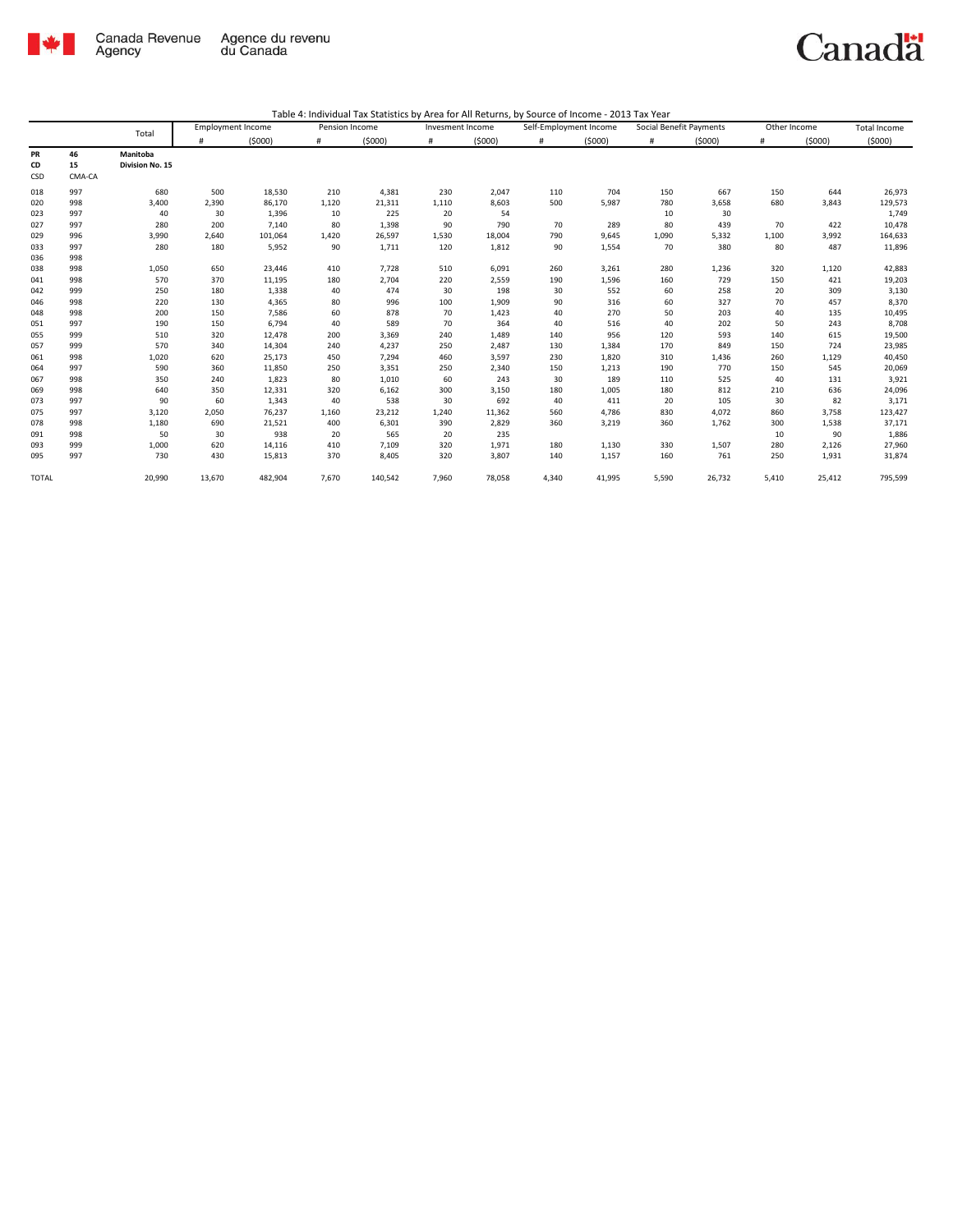

| Table 4: Individual Tax Statistics by Area for All Returns, by Source of Income - 2013 Tax Year |  |  |
|-------------------------------------------------------------------------------------------------|--|--|
|                                                                                                 |  |  |

|              |          | Total                       | <b>Employment Income</b> |         | Pension Income |        | Invesment Income |        | Self-Employment Income |        | Social Benefit Payments |        | Other Income |        | Total Income |
|--------------|----------|-----------------------------|--------------------------|---------|----------------|--------|------------------|--------|------------------------|--------|-------------------------|--------|--------------|--------|--------------|
|              |          |                             | #                        | (5000)  | #              | (5000) | #                | (5000) | #                      | (5000) | #                       | (5000) |              | (5000) | (5000)       |
| PR<br>CD     | 46<br>16 | Manitoba<br>Division No. 16 |                          |         |                |        |                  |        |                        |        |                         |        |              |        |              |
| CSD          | CMA-CA   |                             |                          |         |                |        |                  |        |                        |        |                         |        |              |        |              |
| 002          | 999      | 70                          | 40                       | 1,409   | 30             | 438    | 30               | 296    | 30                     | 377    | 20                      | 77     | 10           | 29     | 2,626        |
| 007          | 997      | 760                         | 410                      | 14,454  | 350            | 4,991  | 290              | 1,713  | 260                    | 1,654  | 260                     | 1,242  | 160          | 771    | 24,825       |
| 017          | 998      | 710                         | 540                      | 1,260   | 60             | 427    | 10               | 6      |                        |        | 220                     | 899    |              |        | 2,669        |
| 019          | 998      | 230                         | 140                      | 3,825   | 70             | 954    | 60               | 361    | 40                     | 850    | 70                      | 385    | 50           | 143    | 6,518        |
| 029          | 999      | 620                         | 400                      | 15,851  | 230            | 3,998  | 250              | 2,128  | 130                    | 1,337  | 150                     | 755    | 160          | 911    | 24,980       |
| 032          | 999      | 2,020                       | 1,300                    | 58,426  | 730            | 12,882 | 810              | 7,875  | 390                    | 4,666  | 550                     | 2,797  | 480          | 1,898  | 88,544       |
| 038          | 999      | 640                         | 380                      | 13,263  | 240            | 3,435  | 270              | 2,811  | 250                    | 2,236  | 180                     | 912    | 160          | 937    | 23,595       |
| 045          | 999      | 320                         | 180                      | 6,579   | 140            | 2,153  | 130              | 1,078  | 90                     | 1,334  | 100                     | 573    | 70           | 256    | 11,973       |
| 046          | 998      | 100                         | 50                       | 378     | 20             | 202    | 20               | 85     | 20                     | 128    | 30                      | 123    | 10           | 129    | 1,044        |
| 049          | 998      | 840                         | 460                      | 17,293  | 350            | 5,631  | 320              | 4,733  | 220                    | 2,101  | 290                     | 1,642  | 200          | 796    | 32,196       |
| 052          | 998      | 1,480                       | 800                      | 31,012  | 610            | 9,690  | 630              | 5,570  | 420                    | 4,908  | 500                     | 2,648  | 370          | 1,635  | 55,464       |
| <b>TOTAL</b> |          | 7,790                       | 4,710                    | 163,750 | 2,830          | 44,801 | 2,820            | 26,656 | 1,850                  | 19,592 | 2,370                   | 12,053 | 1,670        | 7,503  | 274,433      |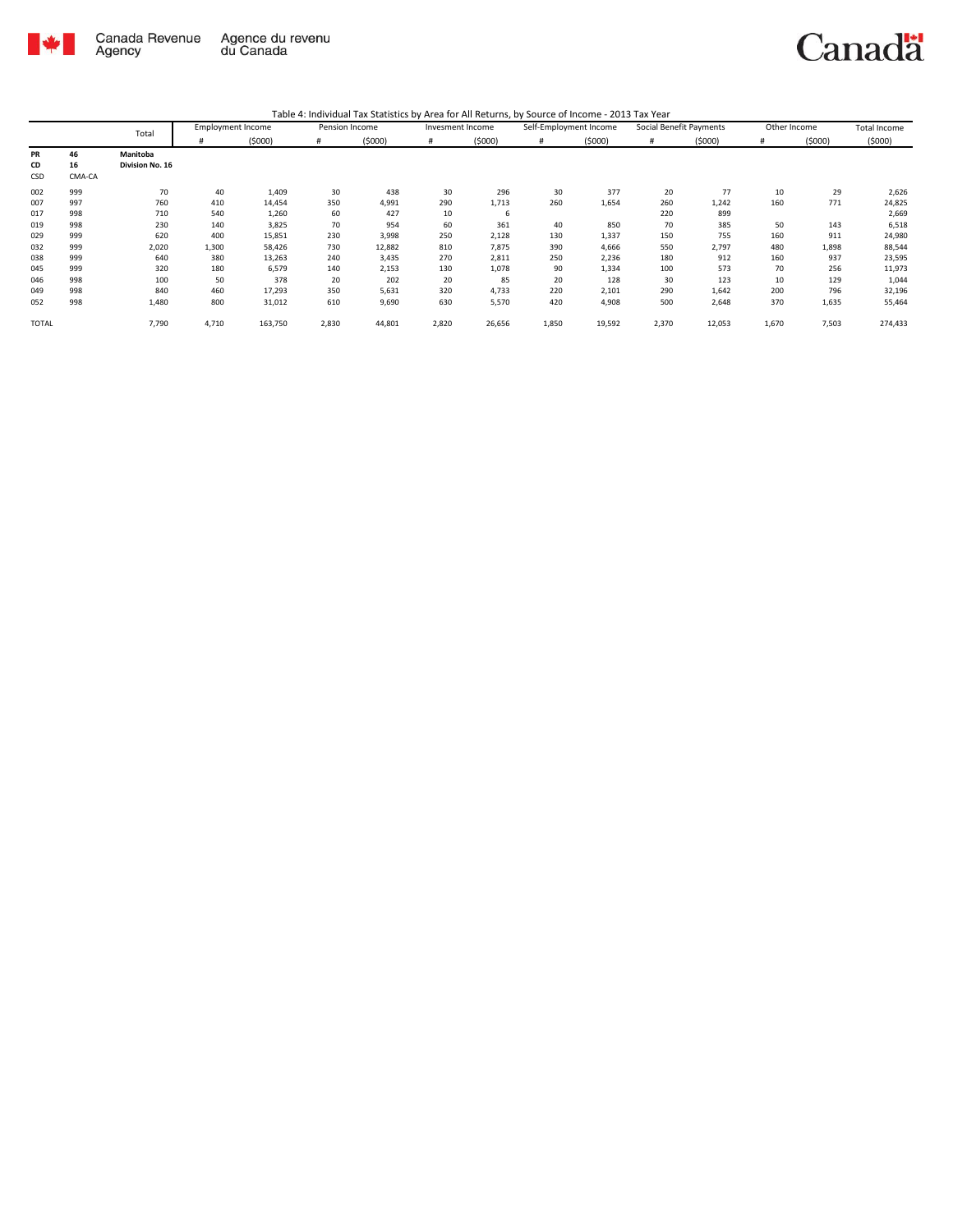

|              |        | Total           |        | <b>Employment Income</b> | Pension Income |         | Invesment Income |        | Self-Employment Income |        | Social Benefit Payments |        | Other Income |        | <b>Total Income</b> |
|--------------|--------|-----------------|--------|--------------------------|----------------|---------|------------------|--------|------------------------|--------|-------------------------|--------|--------------|--------|---------------------|
|              |        |                 |        | (5000)                   | #              | (5000)  | #                | (5000) | #                      | (5000) |                         | (5000) | #            | (5000) | (5000)              |
| PR           | 46     | Manitoba        |        |                          |                |         |                  |        |                        |        |                         |        |              |        |                     |
| CD           | 17     | Division No. 17 |        |                          |                |         |                  |        |                        |        |                         |        |              |        |                     |
| CSD          | CMA-CA |                 |        |                          |                |         |                  |        |                        |        |                         |        |              |        |                     |
| 026          | 997    | 2,920           | 1,780  | 41,992                   | 970            | 13,831  | 720              | 5,720  | 530                    | 2,982  | 1,020                   | 5,182  | 490          | 2,142  | 71,849              |
| 029          | 998    | 860             | 610    | 1,629                    | 90             | 720     |                  |        |                        |        | 320                     | 1,400  | 20           | 90     | 3,853               |
| 034          | 998    | 360             | 180    | 5,701                    | 180            | 2,802   | 120              | 655    | 110                    | 436    | 140                     | 600    | 70           | 327    | 10,520              |
| 036          | 999    | 400             | 220    | 7,305                    | 180            | 2,736   | 140              | 1,136  | 120                    | 288    | 160                     | 839    | 80           | 351    | 12,655              |
| 040          | 998    | 220             | 130    | 4,299                    | 90             | 1,131   | 80               | 756    | 80                     | 1,111  | 50                      | 272    | 60           | 236    | 7,806               |
| 045          | 998    | 550             | 350    | 14,050                   | 230            | 4,183   | 200              | 1,760  | 150                    | 688    | 180                     | 911    | 130          | 511    | 22,103              |
| 048          | 998    | 1,040           | 710    | 26,231                   | 360            | 5,763   | 380              | 2,873  | 290                    | 2,585  | 290                     | 1,555  | 280          | 1,689  | 40,696              |
| 050          | 998    | 7,400           | 4,670  | 167,742                  | 2,960          | 59,716  | 2,730            | 18,587 | 890                    | 10,194 | 2,290                   | 12,467 | 1,700        | 9,472  | 278,177             |
| 053          | 998    | 640             | 380    | 13,173                   | 260            | 3,972   | 260              | 2,116  | 160                    | 940    | 200                     | 1,160  | 180          | 751    | 22,113              |
| 055          | 998    | 540             | 350    | 12,527                   | 190            | 3,368   | 220              | 1,378  | 130                    | 607    | 170                     | 832    | 160          | 521    | 19,232              |
| 057          | 998    | 510             | 260    | 9,047                    | 250            | 4,208   | 240              | 1,316  | 140                    | 969    | 170                     | 931    | 150          | 557    | 17,027              |
| 060          | 998    | 740             | 360    | 12,245                   | 380            | 6,254   | 350              | 3,405  | 210                    | 1,878  | 260                     | 1,349  | 220          | 852    | 25,983              |
| 063          | 999    | 280             | 150    | 4,475                    | 120            | 1,729   | 100              | 249    | 110                    | 217    | 120                     | 601    | 50           | 333    | 7,603               |
| 067          | 999    | 210             | 120    | 3,488                    | 100            | 1,393   | 70               | 188    | 70                     | 178    | 90                      | 533    | 40           | 254    | 6,035               |
| 071          | 999    | 220             | 140    | 4,083                    | 90             | 1,141   | 90               | 396    | 70                     | 351    | 80                      | 471    | 50           | 172    | 6,613               |
| 073          | 999    | 770             | 420    | 15,687                   | 340            | 5,283   | 280              | 1,181  | 190                    | 521    | 320                     | 1,871  | 160          | 1,042  | 25,585              |
| 076          | 999    | 40              | 20     | 765                      | 20             | 234     | 20               | 260    | 20                     | 220    | 10                      | 61     | 10           | 48     | 1,588               |
| 092          | 997    | 20              | 20     | 1,084                    |                |         |                  |        |                        |        |                         |        |              |        | 1,292               |
| <b>TOTAL</b> |        | 17,730          | 10,870 | 345,522                  | 6,770          | 118,464 | 6,020            | 42,027 | 3,300                  | 24,159 | 5,860                   | 31,036 | 3,840        | 19,347 | 580,731             |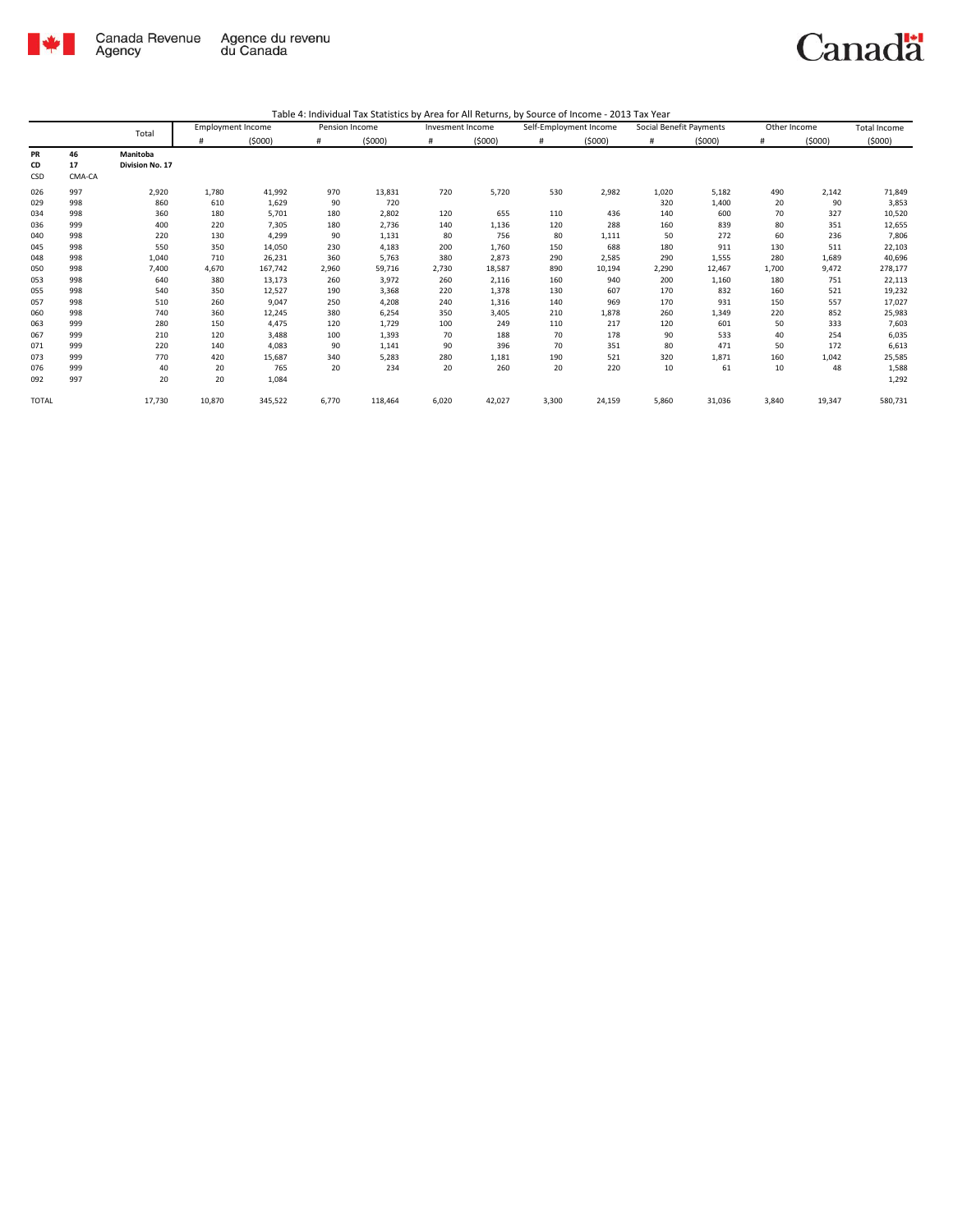

|              |        | Total           | <b>Employment Income</b> |         | Pension Income |         | Invesment Income |        | Self-Employment Income |        | Social Benefit Payments |        | Other Income |        | <b>Total Income</b> |
|--------------|--------|-----------------|--------------------------|---------|----------------|---------|------------------|--------|------------------------|--------|-------------------------|--------|--------------|--------|---------------------|
|              |        |                 | #                        | (5000)  | #              | (5000)  | #                | (5000) | #                      | (5000) | #                       | (5000) | #            | (5000) | (5000)              |
| PR           | 46     | Manitoba        |                          |         |                |         |                  |        |                        |        |                         |        |              |        |                     |
| CD           | 18     | Division No. 18 |                          |         |                |         |                  |        |                        |        |                         |        |              |        |                     |
| CSD          | CMA-CA |                 |                          |         |                |         |                  |        |                        |        |                         |        |              |        |                     |
| 031          | 997    | 5,020           | 2,730                    | 94,549  | 2,680          | 69,111  | 2,050            | 11,549 | 690                    | 8,912  | 1,220                   | 6,854  | 1,490        | 8,718  | 199,693             |
| 034          | 996    | 1,390           | 810                      | 25,642  | 700            | 14,149  | 440              | 2,133  | 200                    | 2,229  | 430                     | 2,284  | 360          | 2,040  | 48,477              |
| 037          | 997    | 1,200           | 700                      | 22,975  | 490            | 7,489   | 400              | 1,214  | 330                    | 1,476  | 410                     | 2,407  | 310          | 1,352  | 36,914              |
| 040          | 997    | 1,010           | 640                      | 22,372  | 400            | 7,334   | 280              | 986    | 160                    | 315    | 410                     | 2,514  | 210          | 1,184  | 34,704              |
| 044          | 998    | 1,010           | 640                      | 26,807  | 370            | 6,300   | 320              | 1,543  | 210                    | 1,587  | 340                     | 1,780  | 230          | 948    | 38,964              |
| 052          | 997    | 680             | 390                      | 16,138  | 280            | 4,852   | 290              | 1,544  | 190                    | 786    | 220                     | 1,294  | 150          | 688    | 25,302              |
| 055          | 998    | 610             | 460                      | 1,665   | 60             | 660     | 20               | 35     | 20                     | 262    | 160                     | 801    | 20           | 43     | 3,466               |
| 057          | 998    | 80              | 40                       | 1,570   | 40             | 686     | 30               | 260    | 20                     | 283    | 20                      | 96     | 10           | 86     | 2,982               |
| 060          | 998    | 1,860           | 1,080                    | 35,144  | 750            | 12,363  | 720              | 5,275  | 480                    | 2,574  | 610                     | 3,088  | 440          | 1,594  | 60,039              |
| 063          | 998    | 160             | 100                      | 1,553   | 40             | 491     | 40               | 280    | 40                     | 148    | 40                      | 155    | 20           | 73     | 2,699               |
| 067          | 998    | 860             | 640                      | 6,551   | 130            | 1,493   | 50               | 184    | 30                     | 307    | 280                     | 1,489  | 60           | 148    | 10,171              |
| 068          | 998    | 1,250           | 770                      | 21,642  | 450            | 6,437   | 410              | 1,810  | 320                    | 2,103  | 440                     | 2,595  | 250          | 897    | 35,484              |
| 071          | 998    | 710             | 430                      | 13,739  | 290            | 5,474   | 240              | 2,250  | 150                    | 1,290  | 220                     | 1,412  | 160          | 1,088  | 25,253              |
| 074          | 998    | 2,630           | 1,680                    | 56,379  | 780            | 13,032  | 970              | 5,164  | 650                    | 6,839  | 740                     | 3,477  | 540          | 1,791  | 86,682              |
| 077          | 999    | 390             | 260                      | 7,501   | 130            | 2,454   | 130              | 429    | 90                     | 806    | 140                     | 1,023  | 80           | 385    | 12,599              |
| 091          | 999    | 80              | 50                       | 1,320   | 40             | 628     | 30               | 108    | 20                     | 244    | 30                      | 110    | 20           | 72     | 2,481               |
| <b>TOTAL</b> |        | 18,930          | 11,410                   | 355,548 | 7,590          | 152,954 | 6,420            | 34,764 | 3,580                  | 30,160 | 5,720                   | 31,377 | 4,350        | 21,107 | 625,911             |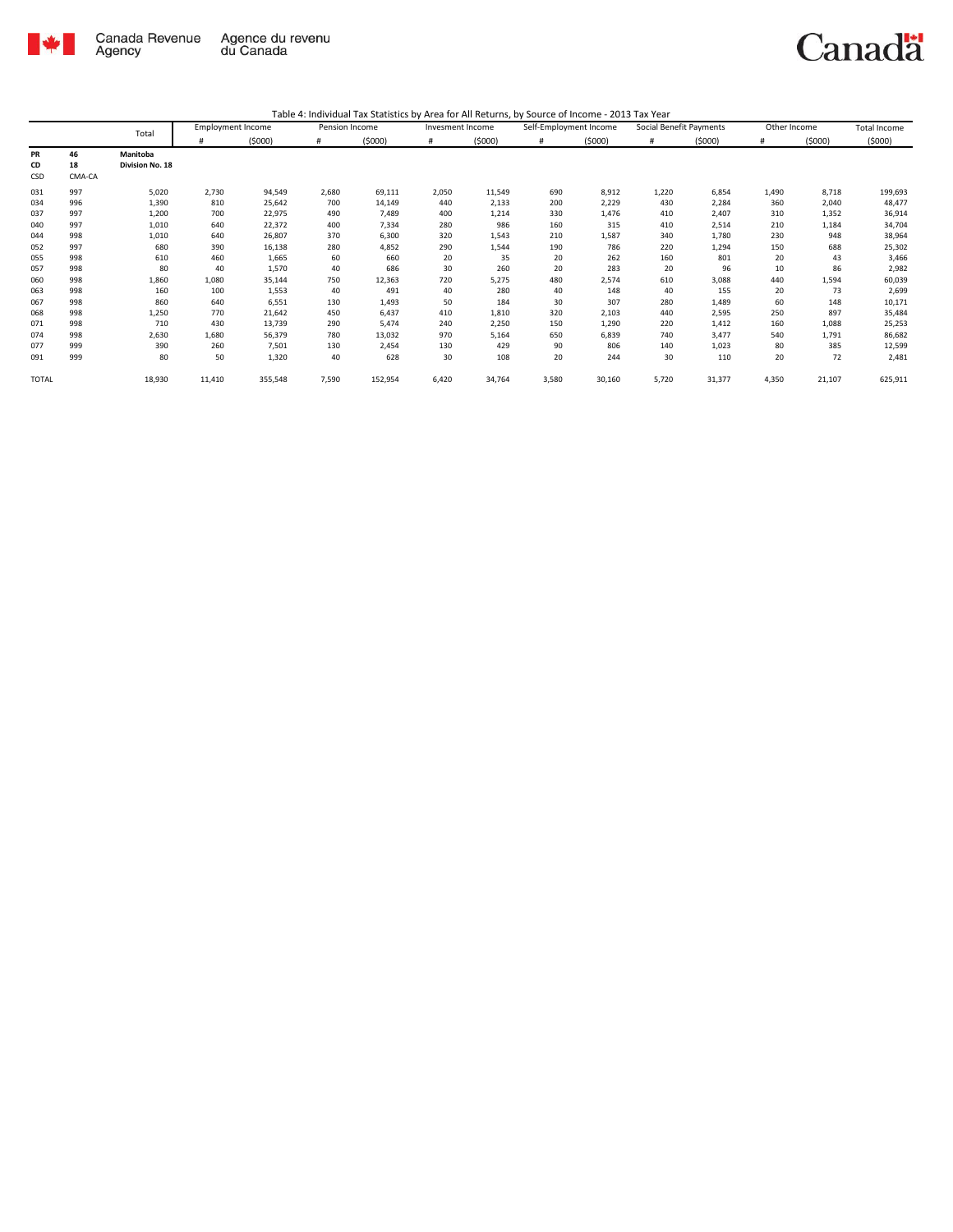

| Table 4: Individual Tax Statistics by Area for All Returns, by Source of Income - 2013 Tax Year |  |  |  |
|-------------------------------------------------------------------------------------------------|--|--|--|
|-------------------------------------------------------------------------------------------------|--|--|--|

|              |        | Total           | <b>Employment Income</b> |        | Pension Income |        | Invesment Income |        | Self-Employment Income |        |       | Social Benefit Payments | Other Income |        | <b>Total Income</b> |
|--------------|--------|-----------------|--------------------------|--------|----------------|--------|------------------|--------|------------------------|--------|-------|-------------------------|--------------|--------|---------------------|
|              |        |                 | #                        | (5000) | #              | (5000) | #                | (5000) | #                      | (5000) | #     | (5000)                  | #            | (5000) | (5000)              |
| PR           | 46     | Manitoba        |                          |        |                |        |                  |        |                        |        |       |                         |              |        |                     |
| CD           | 19     | Division No. 19 |                          |        |                |        |                  |        |                        |        |       |                         |              |        |                     |
| CSD          | CMA-CA |                 |                          |        |                |        |                  |        |                        |        |       |                         |              |        |                     |
| 045          | 998    | 4,640           | 3,050                    | 34,006 | 910            | 10,823 | 380              | 3,481  | 530                    | 2,470  | 1,960 | 13,216                  | 390          | 1,705  | 65,701              |
| 050          | 998    | 370             | 260                      | 1,812  | 40             | 288    |                  |        |                        |        | 110   | 549                     | 30           | 122    | 2,777               |
| 051          | 999    | 540             | 420                      | 1,403  | 30             | 414    | 10               | 8      |                        |        | 140   | 478                     |              |        | 2,328               |
| 052          | 998    | 380             | 330                      | 593    | 20             | 156    |                  |        |                        |        | 110   | 481                     | 20           | 46     | 1,319               |
| 053          | 999    | 480             | 350                      | 3,540  | 70             | 705    | 20               | 8      | 40                     | 123    | 170   | 989                     | 30           | 232    | 5,596               |
| 054          | 998    | 310             | 210                      | 881    | 20             | 152    |                  |        |                        |        | 100   | 393                     | 10           | 149    | 1,621               |
| 059          | 998    | 1,790           | 1,420                    | 4,301  | 290            | 2,610  | 50               | 68     | 40                     | 364    | 520   | 2,623                   | 60           | 372    | 10,338              |
| 061          | 998    | 60              | 40                       | 428    | 20             | 157    |                  |        |                        |        | 20    | 130                     |              |        | 777                 |
| 065          | 999    | 490             | 330                      | 3,013  | 100            | 933    | 40               | 84     | 70                     | 108    | 160   | 833                     | 40           | 137    | 5,108               |
| 068          | 998    | 270             | 180                      | 1,232  | 50             | 456    | 10               | 12     | 10                     | 10     | 120   | 652                     | 10           | 33     | 2,395               |
| 069          | 998    | 340             | 250                      | 915    | 40             | 308    |                  |        | 20                     | 53     | 130   | 779                     |              |        | 2,077               |
| 071          | 999    | 40              | 30                       | 540    | 20             | 293    | 10               | 27     | 10                     | 20     | 20    | 114                     |              |        | 993                 |
| 075          | 998    | 500             | 340                      | 1,158  | 40             | 289    |                  |        | 30                     | 63     | 180   | 754                     | 10           | 85     | 2,350               |
| 079          | 999    | 270             | 220                      | 232    | 20             | 92     |                  |        |                        |        | 50    | 215                     |              |        | 607                 |
| 082          | 999    |                 |                          |        |                |        |                  |        |                        |        |       |                         |              |        |                     |
| <b>TOTAL</b> |        | 10,490          | 7,420                    | 54,054 | 1,640          | 17,676 | 560              | 3,721  | 780                    | 3,345  | 3,790 | 22,205                  | 620          | 3,010  | 104,008             |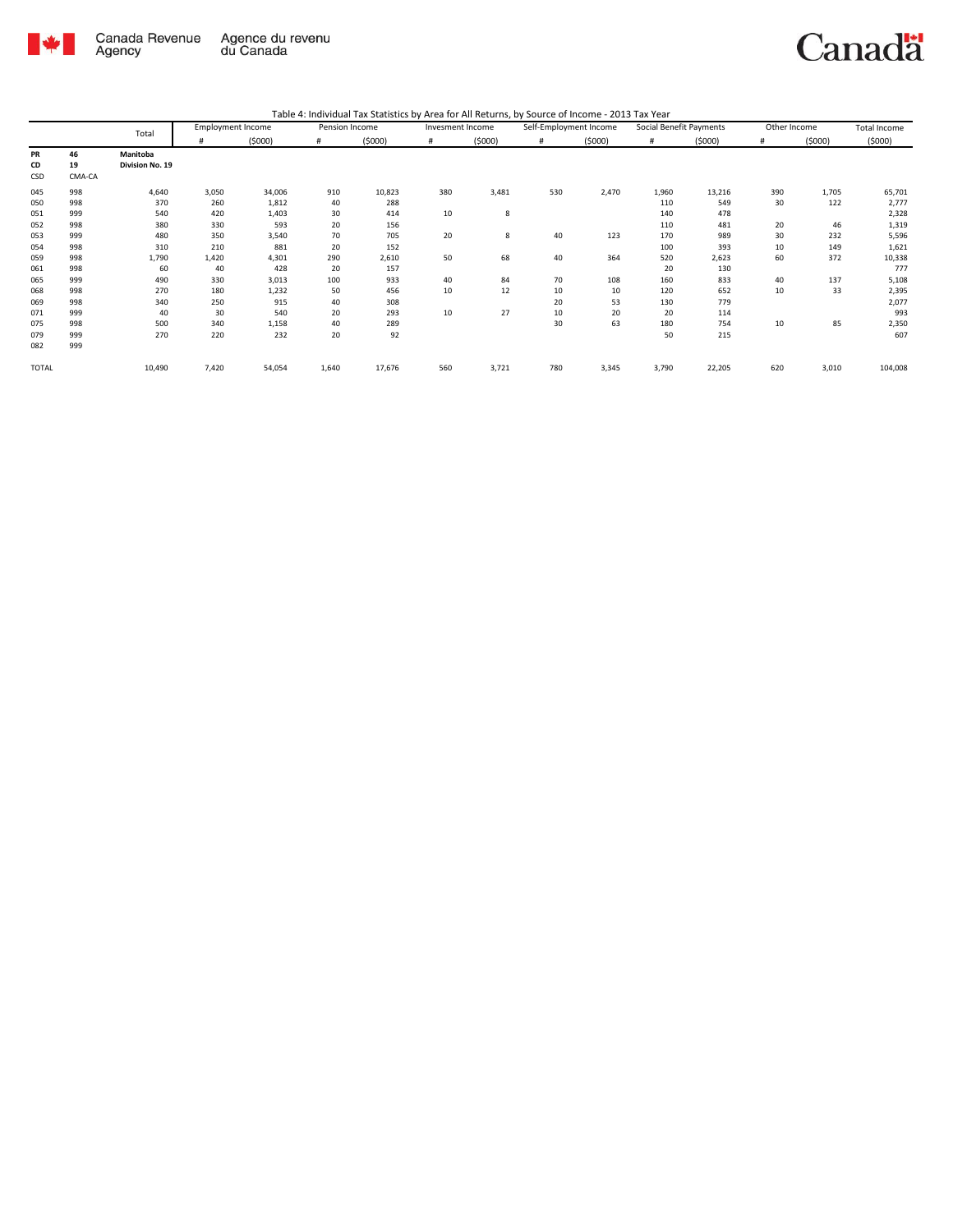

|              |        | Total           | <b>Employment Income</b> |         | Pension Income |        | Invesment Income |        | Self-Employment Income |        | Social Benefit Payments |        | Other Income |        | <b>Total Income</b> |
|--------------|--------|-----------------|--------------------------|---------|----------------|--------|------------------|--------|------------------------|--------|-------------------------|--------|--------------|--------|---------------------|
|              |        |                 | #                        | (5000)  | #              | (5000) | #                | (5000) | #                      | (5000) | #                       | (5000) | #            | (5000) | (5000)              |
| PR           | 46     | Manitoba        |                          |         |                |        |                  |        |                        |        |                         |        |              |        |                     |
| CD           | 20     | Division No. 20 |                          |         |                |        |                  |        |                        |        |                         |        |              |        |                     |
| CSD          | CMA-CA |                 |                          |         |                |        |                  |        |                        |        |                         |        |              |        |                     |
| 032          | 998    | 470             | 260                      | 3,813   | 150            | 1,976  | 90               | 365    | 110                    | 611    | 170                     | 870    | 80           | 249    | 7,884               |
| 037          | 998    | 350             | 230                      | 8,063   | 120            | 1,828  | 130              | 1,082  | 80                     | 761    | 100                     | 564    | 80           | 296    | 12,594              |
| 039          | 998    | 800             | 550                      | 17,608  | 290            | 4,590  | 290              | 2,521  | 210                    | 847    | 230                     | 1,198  | 210          | 784    | 27,548              |
| 041          | 998    | 2,140           | 1,330                    | 48,065  | 840            | 13,870 | 830              | 5,950  | 530                    | 4,942  | 690                     | 3,623  | 500          | 2,083  | 78,533              |
| 043          | 999    | 350             | 210                      | 6,453   | 140            | 1,876  | 130              | 939    | 100                    | 822    | 130                     | 695    | 80           | 408    | 11,193              |
| 048          | 998    | 3,240           | 2,110                    | 72,698  | 1,240          | 22,130 | 1,230            | 9,925  | 610                    | 6,537  | 1,050                   | 5,535  | 750          | 3,375  | 120,200             |
| 052          | 999    | 240             | 160                      | 4,874   | 90             | 1,272  | 90               | 1,023  | 70                     | 300    | 80                      | 434    | 60           | 336    | 8,239               |
| 055          | 999    | 560             | 320                      | 7,078   | 180            | 2,499  | 130              | 527    | 120                    | 607    | 240                     | 1,613  | 90           | 277    | 12,601              |
| 066          | 999    | 90              | 40                       | 1,198   | 40             | 961    | 30               | 85     | 20                     | 82     | 30                      | 252    | 30           | 70     | 2,648               |
| 069          | 999    | 80              | 40                       | 806     | 30             | 338    | 20               | 435    | 20                     | 251    | 30                      | 145    | 20           | 123    | 2,098               |
| <b>TOTAL</b> |        | 8,310           | 5,240                    | 170,655 | 3,110          | 51,341 | 2,970            | 22,851 | 1,860                  | 15,760 | 2,740                   | 14,930 | 1,910        | 8,001  | 283,539             |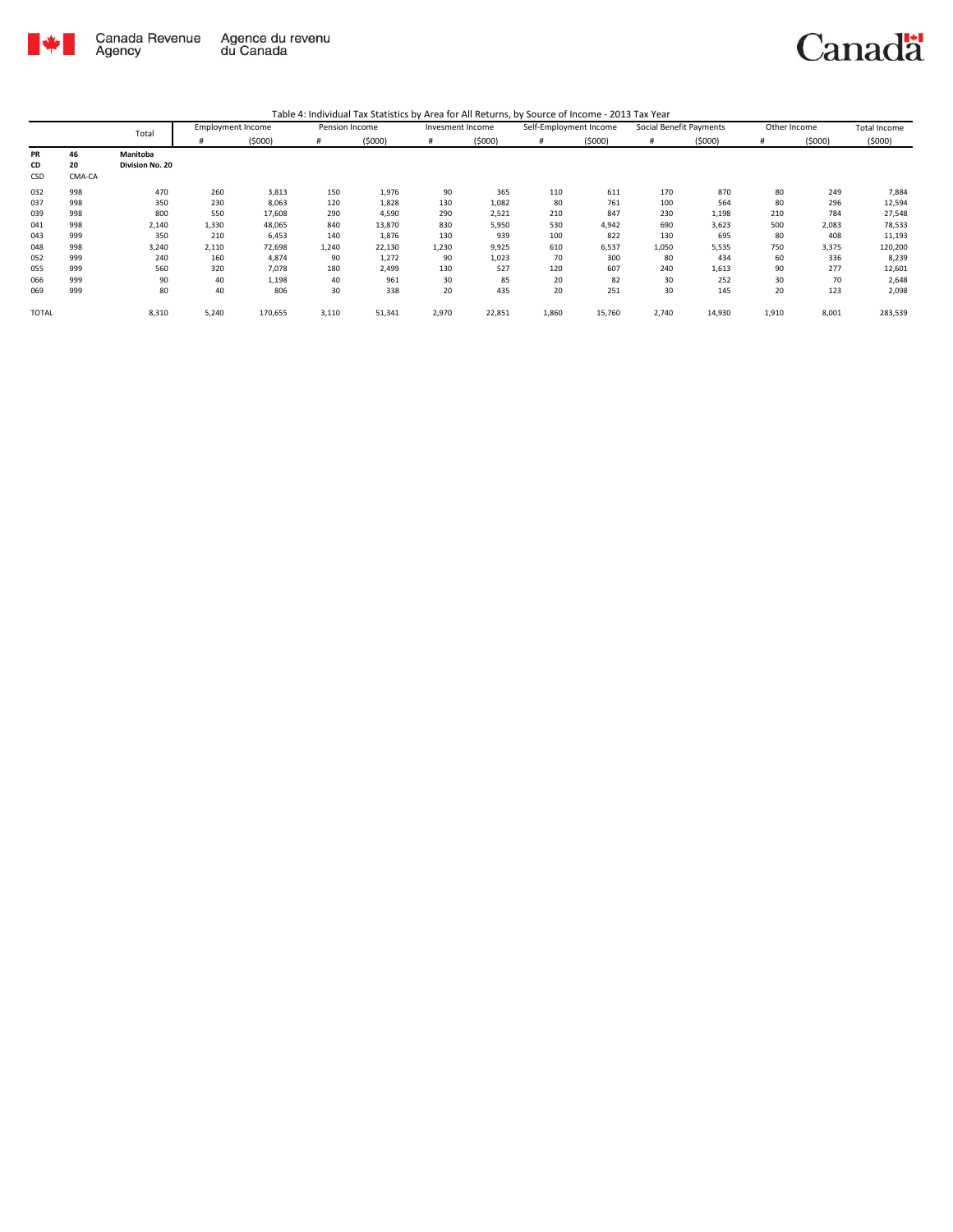

|              |        |                 | <b>Employment Income</b> |         | Pension Income |        | Invesment Income |                | Self-Employment Income |        | Social Benefit Payments |        |       | Other Income | Total Income |
|--------------|--------|-----------------|--------------------------|---------|----------------|--------|------------------|----------------|------------------------|--------|-------------------------|--------|-------|--------------|--------------|
|              |        | Total           | #                        | (5000)  | #              | (5000) | #                | (5000)         | #                      | (5000) | #                       | (5000) | #     | (5000)       | (5000)       |
| <b>PR</b>    | 46     | Manitoba        |                          |         |                |        |                  |                |                        |        |                         |        |       |              |              |
| CD           | 21     | Division No. 21 |                          |         |                |        |                  |                |                        |        |                         |        |       |              |              |
| CSD          | CMA-CA |                 |                          |         |                |        |                  |                |                        |        |                         |        |       |              |              |
| 025          | 999    | 170             | 120                      | 1,723   | 30             | 301    |                  |                | $20 -$                 | 16     | 70                      | 492    | 10    | 76           | 2,575        |
| 027          | 999    | 490             | 320                      | 5,206   | 80             | 989    | 20               | 69             | 70                     | 172    | 220                     | 1,389  | 30    | 106          | 7,932        |
| 029          | 999    | 680             | 440                      | 965     | 60             | 393    |                  |                | 50                     | 63     | 260                     | 1,299  | 20    | 69           | 2,789        |
| 033          | 999    | 50              | 30                       | 133     |                |        |                  |                |                        |        | 20                      | 96     |       |              | 262          |
| 034          | 999    | 10              | 10                       | 21      |                |        |                  |                |                        |        |                         |        |       |              | 46           |
| 040          | 998    | 70              | 40                       | 330     | 10             | 136    |                  |                |                        |        | 20                      | 86     |       |              | 578          |
| 043          | 998    | 1,200           | 850                      | 4,662   | 160            | 1,418  | 10               | $\overline{2}$ | 20                     | 40     | 380                     | 1,738  | 70    | 239          | 8,099        |
| 045          | 998    | 6,250           | 4,660                    | 180,067 | 1,640          | 35,255 | 1,440            | 9,895          | 530                    | 6,610  | 1,700                   | 10,623 | 1,160 | 7,226        | 249,678      |
| 052          | 998    | 610             | 460                      | 16,663  | 230            | 5,284  | 150              | 524            | 60                     | 172    | 200                     | 1,483  | 120   | 781          | 24,908       |
| 058          | 999    | 570             | 380                      | 2,915   | 60             | 412    |                  |                | 20                     | 115    | 240                     | 1,339  | 10    | 34           | 4,815        |
| 064          | 998    | 4,760           | 3,490                    | 179,298 | 1,440          | 33,607 | 1,490            | 6,214          | 320                    | 3,968  | 1,120                   | 7,175  | 1,240 | 8,144        | 238,407      |
| 071          | 998    | 740             | 550                      | 31,428  | 260            | 5,531  | 260              | 968            | 70                     | 434    | 170                     | 1,182  | 200   | 1,368        | 40,911       |
| 078          | 998    | 430             | 290                      | 6,028   | 80             | 1,367  | 40               | 134            | 20                     | 90     | 220                     | 1,658  | 40    | 313          | 9,590        |
| <b>TOTAL</b> |        | 16,050          | 11,640                   | 429,438 | 4,050          | 84,737 | 3,430            | 17,850         | 1,170                  | 11,649 | 4,630                   | 28,561 | 2,890 | 18,381       | 590,632      |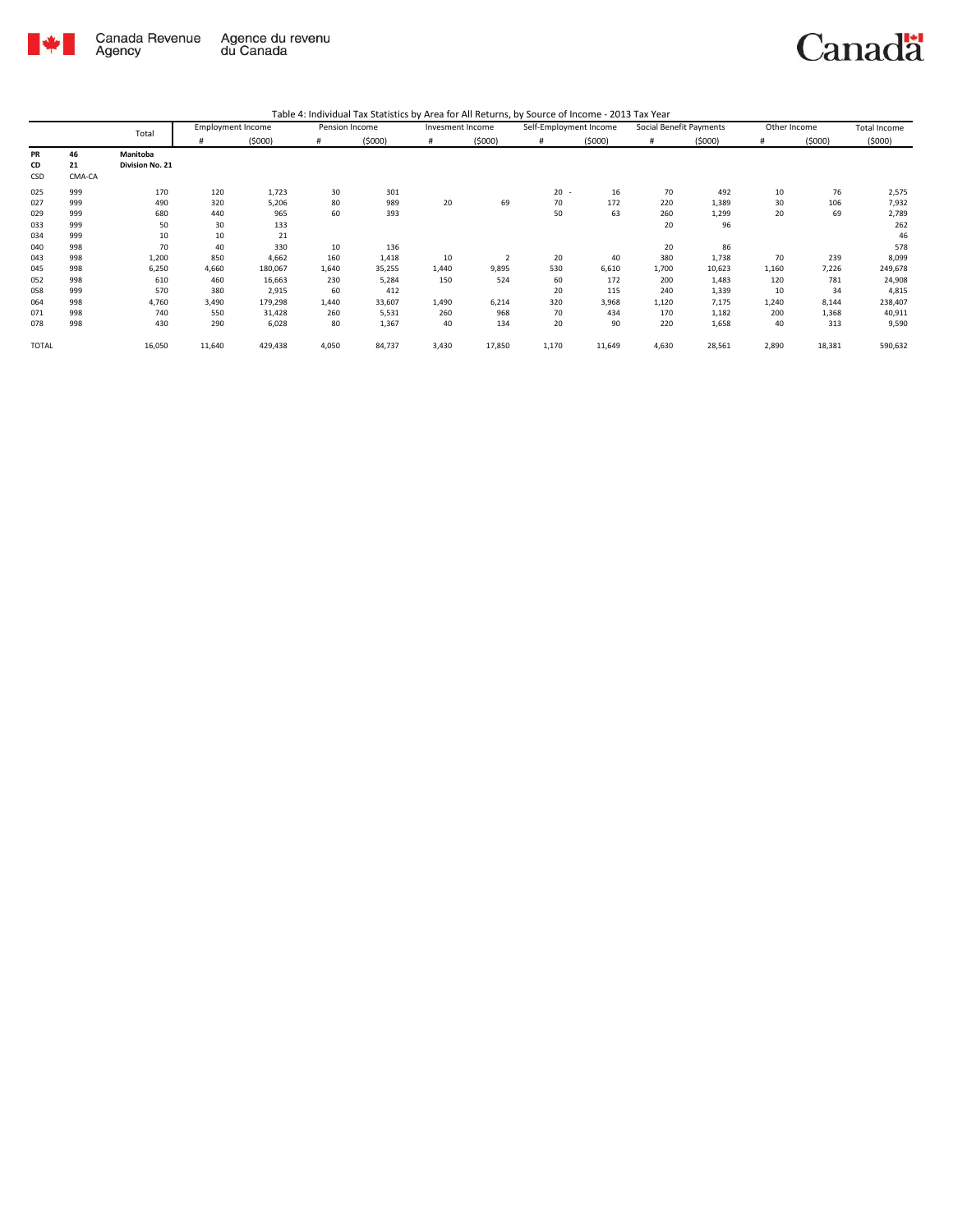

| Table 4: Individual Tax Statistics by Area for All Returns, by Source of Income - 2013 Tax Year |  |  |
|-------------------------------------------------------------------------------------------------|--|--|
|                                                                                                 |  |  |

|              |        | Total           | <b>Employment Income</b> |         | Pension Income |        | Invesment Income |        | Self-Employment Income |        | Social Benefit Payments |        | Other Income |        | Total Income |
|--------------|--------|-----------------|--------------------------|---------|----------------|--------|------------------|--------|------------------------|--------|-------------------------|--------|--------------|--------|--------------|
|              |        |                 | #                        | (5000)  | #              | (5000) | #                | (5000) | #                      | (5000) | #                       | (5000) | #            | (5000) | (5000)       |
| PR           | 46     | Manitoba        |                          |         |                |        |                  |        |                        |        |                         |        |              |        |              |
| CD           | 22     | Division No. 22 |                          |         |                |        |                  |        |                        |        |                         |        |              |        |              |
| CSD          | CMA-CA |                 |                          |         |                |        |                  |        |                        |        |                         |        |              |        |              |
| 046          | 997    | 8,460           | 6,470                    | 78,732  | 830            | 8,647  | 340              | 1,115  | 140                    | 1,184  | 2,660                   | 12,824 | 420          | 1,598  | 104,100      |
| 048          | 999    | 1,610           | 1,170                    | 2,183   | 120            | 946    |                  |        |                        |        | 500                     | 1,881  | 30           | 106    | 5,124        |
| 050          | 998    | 60              | 40                       | 680     |                |        |                  |        |                        |        | 30                      | 247    |              |        | 1,068        |
| 052          | 998    | 2,730           | 2,200                    | 10,030  | 230            | 1,939  | 40               | 56     | 20                     | 135    | 840                     | 3,813  | 110          | 452    | 16,425       |
| 055          | 998    | 370             | 260                      | 696     | 20             | 184    |                  |        |                        |        | 120                     | 329    |              |        | 1,374        |
| 056          | 998    | 520             | 380                      | 2,551   | 50             | 392    | 10               | 49     |                        |        | 170                     | 715    | 20           | 102    | 3,810        |
| 059          | 998    | 1,300           | 1,010                    | 4,609   | 120            | 1,062  | 20               | 50     | 20                     | 76     | 390                     | 1,699  | 80           | 309    | 7,806        |
| 063          | 998    | 1,120           | 830                      | 3,531   | 120            | 1,036  |                  |        | 10                     | 20     | 400                     | 1,905  | 30           | 114    | 6,606        |
| 064          | 999    | 80              | 70                       | 765     | 10             | 177    |                  |        |                        |        | 30                      | 162    |              |        | 1,119        |
| 065          | 998    | 250             | 190                      | 789     | 20             | 252    |                  |        |                        |        | 60                      | 282    | 10           | 82     | 1,407        |
| 800          | 999    | 820             | 580                      | 593     | 60             | 509    |                  |        |                        |        | 250                     | 891    | 20           | 62     | 2,057        |
| 801          | 998    | 10              |                          |         |                |        |                  |        |                        |        |                         |        |              |        | 606          |
| <b>TOTAL</b> |        | 17,340          | 13,200                   | 105,159 | 1,590          | 15,357 | 440              | 1,329  | 210                    | 1,749  | 5,470                   | 24,747 | 730          | 2,923  | 151,665      |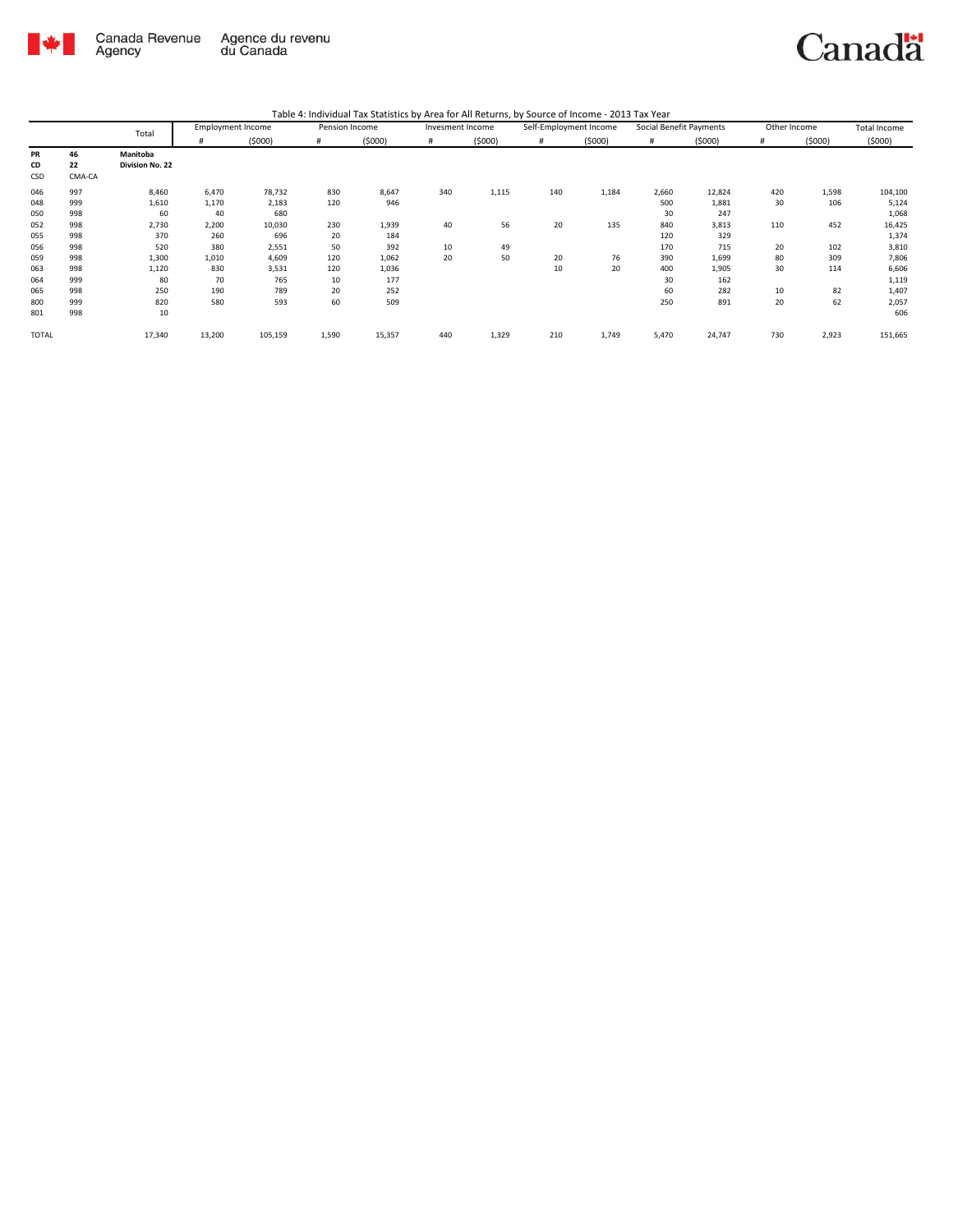

|              |        | Total           | <b>Employment Income</b> |        | Pension Income |        | Invesment Income |        | Self-Employment Income |        | Social Benefit Payments |        | Other Income |        | Total Income |
|--------------|--------|-----------------|--------------------------|--------|----------------|--------|------------------|--------|------------------------|--------|-------------------------|--------|--------------|--------|--------------|
|              |        |                 | #                        | (5000) | #              | (5000) | #                | (5000) | #                      | (5000) | #                       | (5000) | #            | (5000) | (5000)       |
| PR           | 46     | Manitoba        |                          |        |                |        |                  |        |                        |        |                         |        |              |        |              |
| CD           | 23     | Division No. 23 |                          |        |                |        |                  |        |                        |        |                         |        |              |        |              |
| CSD          | CMA-CA |                 |                          |        |                |        |                  |        |                        |        |                         |        |              |        |              |
| 034          | 999    | 320             | 210                      | 6,225  | 60             | 918    | 30               | 34     | 30                     | 218    | 170                     | 1,604  | 30           | 394    | 9,393        |
| 037          | 998    | 580             | 440                      | 4,397  | 60             | 606    | 10               | 19     | 30                     | 72     | 210                     | 968    | 20           | 94     | 6,156        |
| 047          | 998    | 410             | 250                      | 7,537  | 90             | 1,189  | 60               | 254    | 20                     | 82     | 230                     | 1,878  | 30           | 174    | 11,114       |
| 056          | 998    | 640             | 540                      | 22,954 | 140            | 2,128  | 110              | 900    | 60                     | 694    | 230                     | 1,849  | 150          | 706    | 29,230       |
| 058          | 998    | 230             | 180                      | 549    | 30             | 168    |                  |        |                        |        | 60                      | 321    | 10           | 51     | 1,090        |
| 064          | 998    | 950             | 670                      | 1,932  | 70             | 583    |                  |        | 20                     | 81     | 310                     | 1,006  | 30           | 62     | 3,664        |
| 065          | 999    | 300             | 200                      | 2,111  | 40             | 289    |                  |        | 20                     | 64     | 150                     | 814    | 10           | 19     | 3,297        |
| 067          | 999    | 460             | 330                      | 1,079  | 50             | 304    |                  |        |                        |        | 150                     | 566    | 20           | 56     | 2,008        |
| 071          | 999    | 480             | 350                      | 1,279  | 30             | 248    | 10               | 10     |                        |        | 140                     | 563    | 20           | 105    | 2,205        |
| <b>TOTAL</b> |        | 4,370           | 3,180                    | 48,062 | 550            | 6,432  | 230              | 1,234  | 180                    | 1,211  | 1,650                   | 9,570  | 320          | 1,661  | 68,171       |